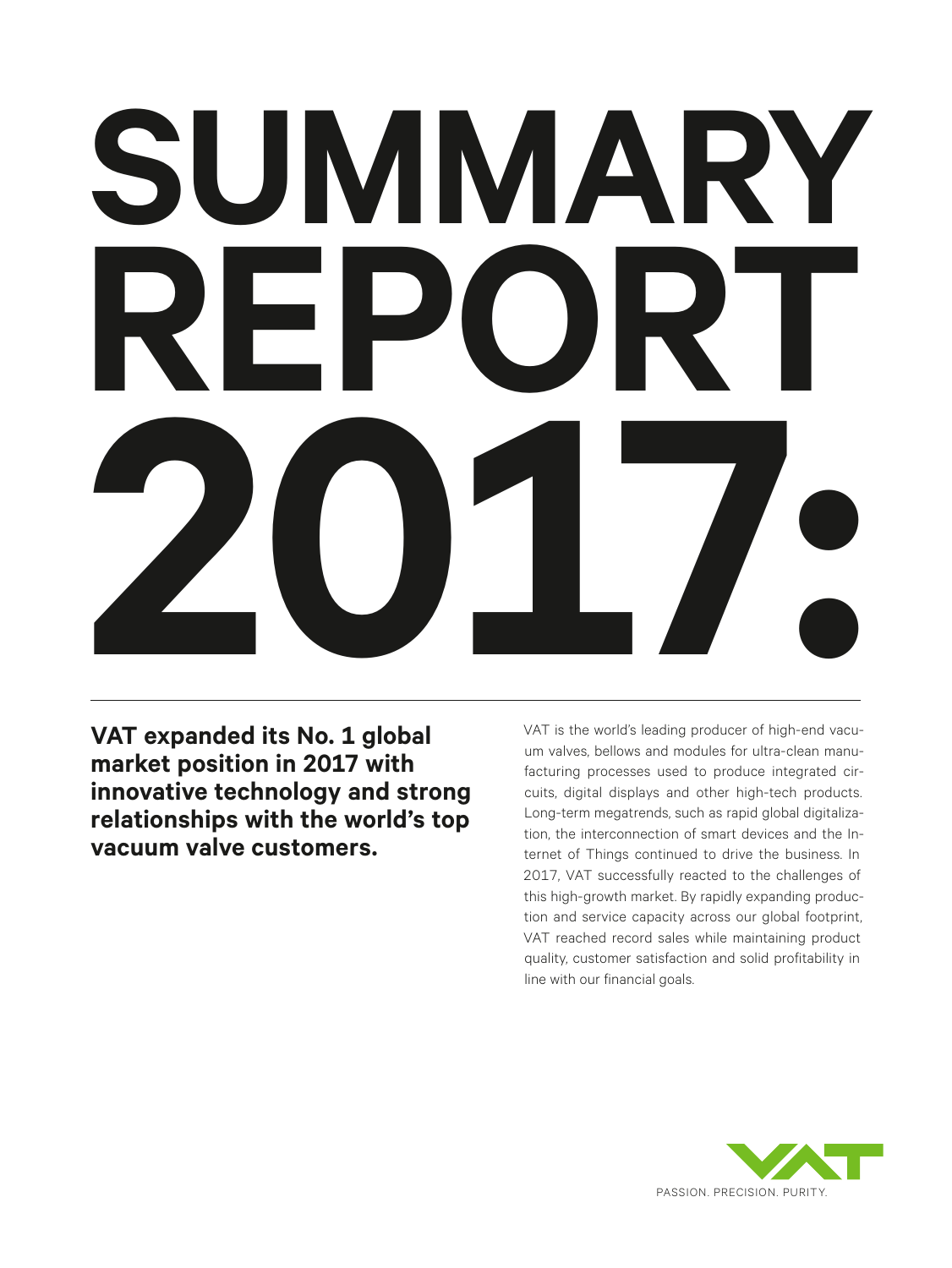# Key Figures

| In CHF million                              | 2017  | 2016  | Change    |
|---------------------------------------------|-------|-------|-----------|
|                                             |       |       |           |
| Order intake                                | 736.2 | 561.9 | $+31.0%$  |
| Order backlog as of December 31             | 165.6 | 122.1 | $+35.6%$  |
| Net sales                                   | 692.4 | 507.9 | $+36.3%$  |
| Gross profit                                | 431.9 | 318.0 | $+35.8%$  |
| Gross profit margin                         | 62.4% | 62.6% |           |
| <b>EBITDA</b>                               | 212.2 | 149.6 | $+41.9%$  |
| Adjusted EBITDA <sup>1</sup>                | 215.1 | 158.1 | $+36.1%$  |
| Adjusted EBITDA margin                      | 31.1% | 31.1% |           |
| EBIT                                        | 178.7 | 118.3 | $+51.1%$  |
| EBIT margin                                 | 25.8% | 23.3% |           |
| Net income                                  | 115.7 | 67.2  | $+72.1%$  |
| Net income margin                           | 16.7% | 13.2% |           |
| Basic earnings per share (in CHF)           | 3.86  | 2.43  | $+58.8%$  |
| Diluted earnings per share (in CHF)         | 3.86  | 2.43  | $+59.5%$  |
| Cash flow from operating activities         | 155.6 | 146.4 | $+6.3%$   |
| $Capex^2$                                   | 47.6  | 19.2  | $+147.9%$ |
| Capex margin                                | 6.9%  | 3.8%  |           |
| Free cash flow <sup>3</sup>                 | 108.5 | 128.1 | $-15.3%$  |
| Free cash flow margin                       | 15.7% | 25.2% |           |
| Free cash flow conversion rate <sup>4</sup> | 51.1% | 85.6% |           |
| Free cash flow to equity <sup>5</sup>       | 104.4 | 117.5 | $-11.2%$  |

| As of December 31<br>In CHF million | 2017   | 2016   |          |
|-------------------------------------|--------|--------|----------|
| <b>Total assets</b>                 | 991.1  | 883.4  | $+12.2%$ |
| <b>Total liabilities</b>            | 433.1  | 372.8  | $+16.2%$ |
| Equity                              | 558.0  | 510.6  | $+9.5%$  |
| Net debt                            | 143.7  | 133.9  | $+7.3%$  |
| Net Debt/EBITDA                     | 0.7    | 0.9    | $-24.7%$ |
| Invested capital <sup>6</sup>       | 327.0  | 246.1  | $+32.9%$ |
| NOPAT <sup>7</sup>                  | 159.6  | 110.1  | $+21.0%$ |
| Return on invested capital (ROIC)   | 48.8%  | 44.7%  |          |
| Dividend per share <sup>8</sup>     | 4.00   | 4.00   |          |
| Payout ratio <sup>9</sup>           | 115.0% | 102.1% |          |
| Number of employees                 | 1,946  | 1,439  | $+507$   |

- 1 Adjusted EBITDA excludes one-off items, see page 28. 2 Capex comprises purchases of property, plant and equipment, and intangible assets. 3 Free cash flow is calculated as cash flow from operating activities minus cash flow from investing activities.
- 4 The free cash flow conversion rate is calculated as free cash flow as a percentage of EBITDA.
- 5 Free cash flow to equity is calculated as cash flow from operation activities less cash flow from investing activities less interest paid and the current portion of loan and borrowings due at the end of the period.
- 6 Invested capital is defined as total assets (excluding current income tax receivables, goodwill, acquired technology & customer relationships, brands & trademarks and deferred income taxes) less current liabilities (excluding loans & borrowings and current income tax liabilities) less non-current liabilities (excluding loans & borrowings and deferred income tax liabilities).

7 Net operating profit less adjusted taxes (NOPAT) is calculated as EBITDA minus depreciation and amortization (excluding amortization of acquired technology and customer relationships) plus finance income (including net foreign exchange gains/losses from financing activity and excluding other finance income) less adjusted tax expenses based on the adjusted effective tax rate of  $18.1\%$  for 2016<br>and the average group tax rate of  $18.0\%$  in  $2017$ .<br>B Proposal of the VAT Board of Directors to its shareholders at the AGM on May 17,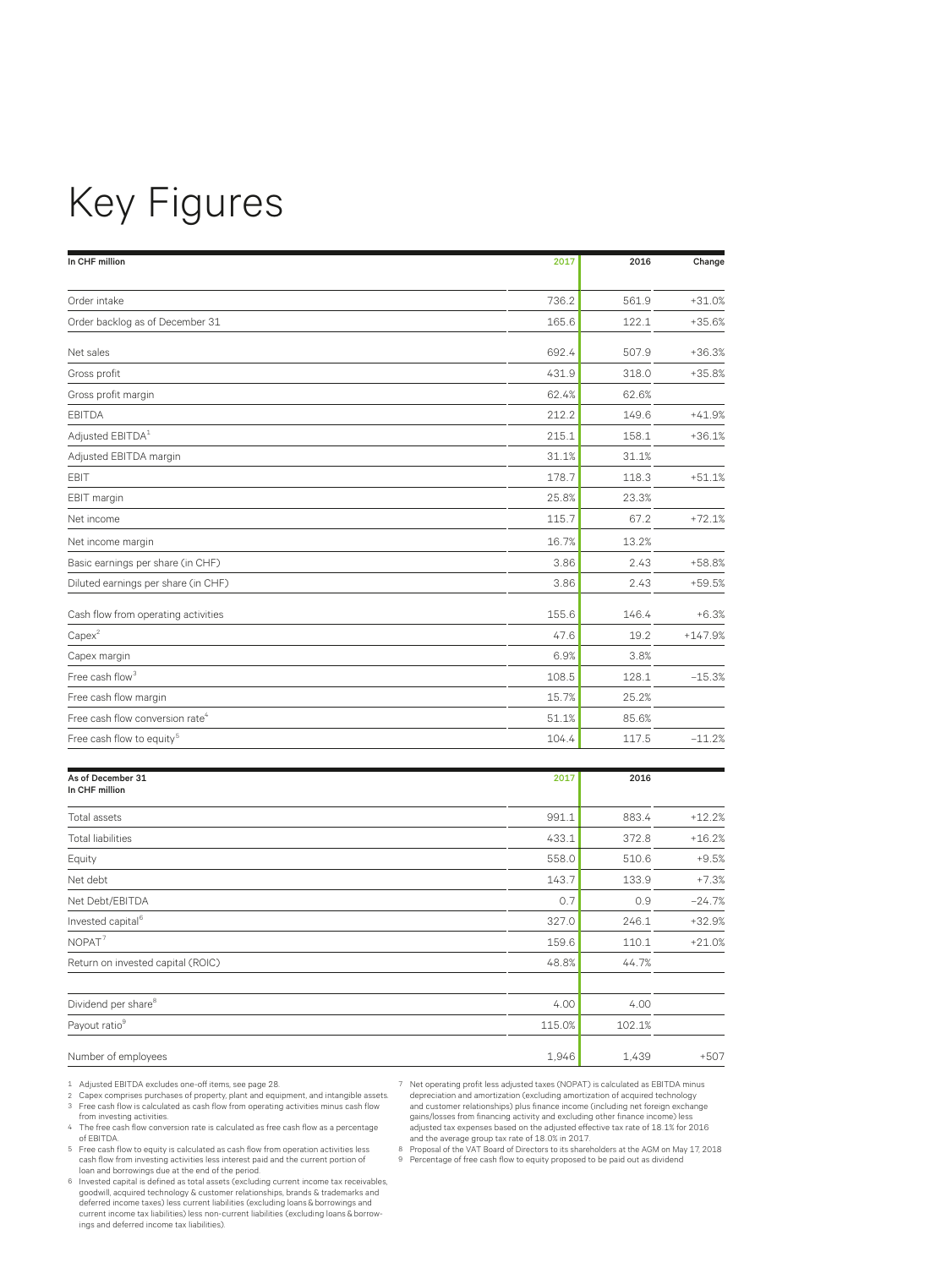

\* Proposal of the VAT Board of Directors to its shareholders at the AGM on May 17, 2018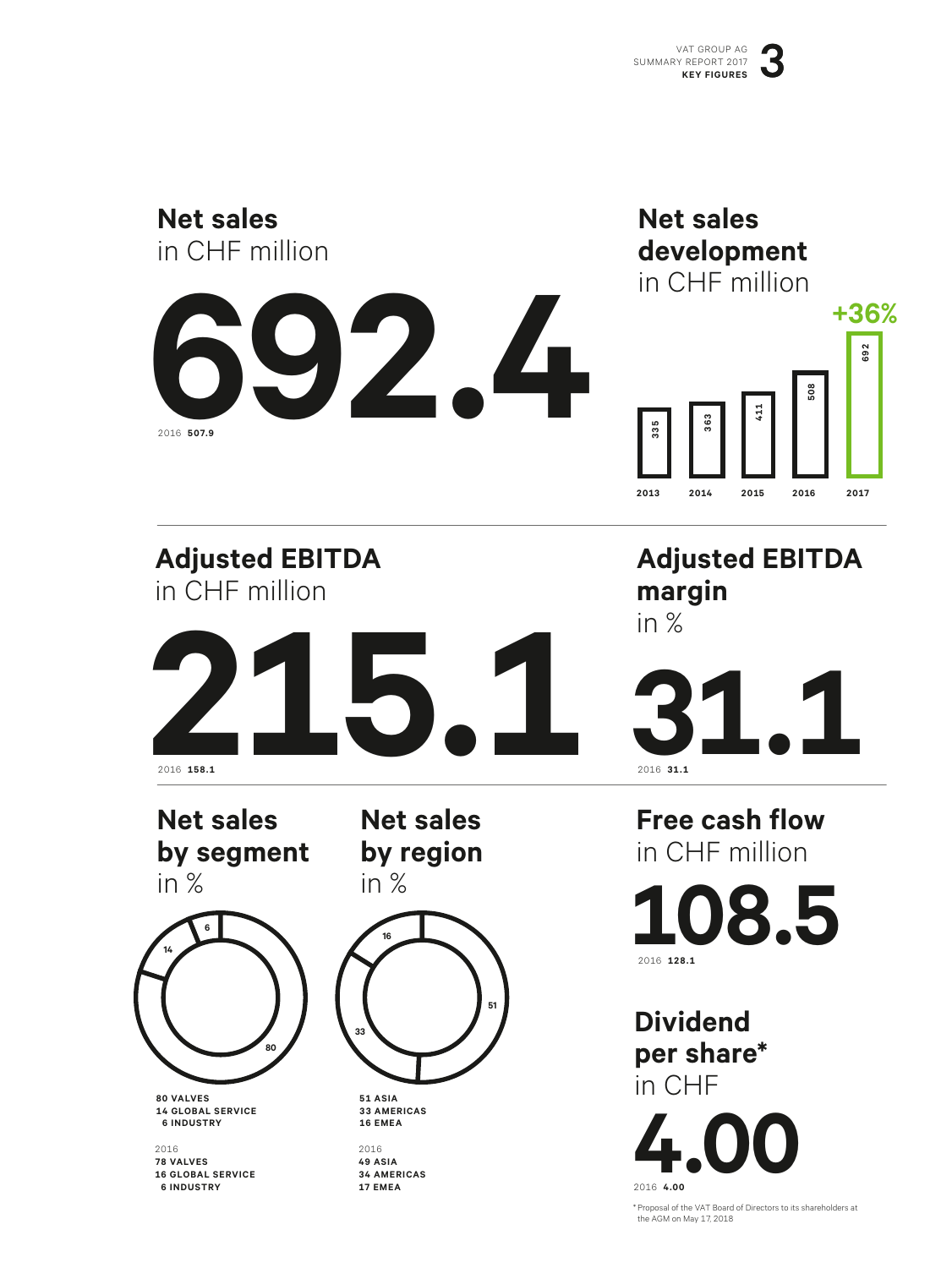## Dear Shareholders,

Your company enjoyed another remarkable year in 2017. Demand continued to grow strongly for VAT's high-end vacuum valves, the mission-critical components that underlie global digitalization. From wearable smart devices and autonomous cars to data centers and the Internet of Things, digitalization is driving unprecedented growth in semiconductor and display technologies, and the vacuum valves needed to manufacture them.

VAT harnessed that momentum to achieve another year of record net sales and EBITDA. Our adjusted EBITDA margin was unchanged compared to 2016, despite significant additional costs associated with growing the business. Net income also reached a new high. Our free cash flow remained below the previous year's level, mainly due to additional capital expenditures. Thanks to this strong result, and reflecting our confidence in VAT's continued success, the Board of Directors is proposing an unchanged dividend of CHF 4.00 per share.

This performance was achieved despite the challenges that all companies face in a high-growth market: the need to quickly add capacity and ensure customer satisfaction while maintaining top quality and managing costs. It is a noteworthy achievement that in such an environment, VAT managed in 2017 to again increase its leading global market share.

#### **VAT's extraordinary people**

From my perspective as the new Chairman, this accomplishment is ultimately a reflection of VAT's extraordinary people. The company prides itself on its people, and rightly so. They were pushed to the limit in 2017 as demand soared. They responded with determination, commitment and plain hard work.

First among their challenges was to quickly ramp up production capacity to help our customers keep pace with market demand. In 2017, we made significant investments in both people and production

facilities in all of our locations – Switzerland, Malaysia and Romania – adding some 500 new employees and more than doubling our total production capacity.

Additionally, we continued to introduce innovative products to the market in 2017, adapting to technology inflections in areas such as solid-state memory devices and OLED displays. Technology innovation – the passion, precision and purity that is such a strong part of VAT's heritage and identity – is one of the company's greatest competitive advantages. VAT remains the industry leader for investment in research and development, collaborating closely with our customers to ensure we can meet their needs in this dynamic market.

At the same time, we continued to drive our program for operational excellence, VATmotion. Launched in 2016, this program is aimed at improving operational excellence all along the value chain. We made good progress in this area in 2017. For example, we improved collaboration with our suppliers and broadened our supplier base to reflect our more global footprint. Under the leadership of a new Chief Operating Officer, we took further steps to speed up and professionalize many internal processes, from order and production planning to product delivery and after-sales follow-up with customers.

#### **New CEO in 2018**

Moving into 2018, we are welcoming Michael Allison who will take over the CEO position from Heinz Kundert on March 13. Mike brings a wealth of experience and expertise in the semiconductor vacuum industry from his senior role at Edwards/Atlas Copco. Mike is transitioning into his new responsibilities in close collaboration with the current CEO and the Board of Directors to ensure continuity in management and strategic planning during a critically important stage in the company's history.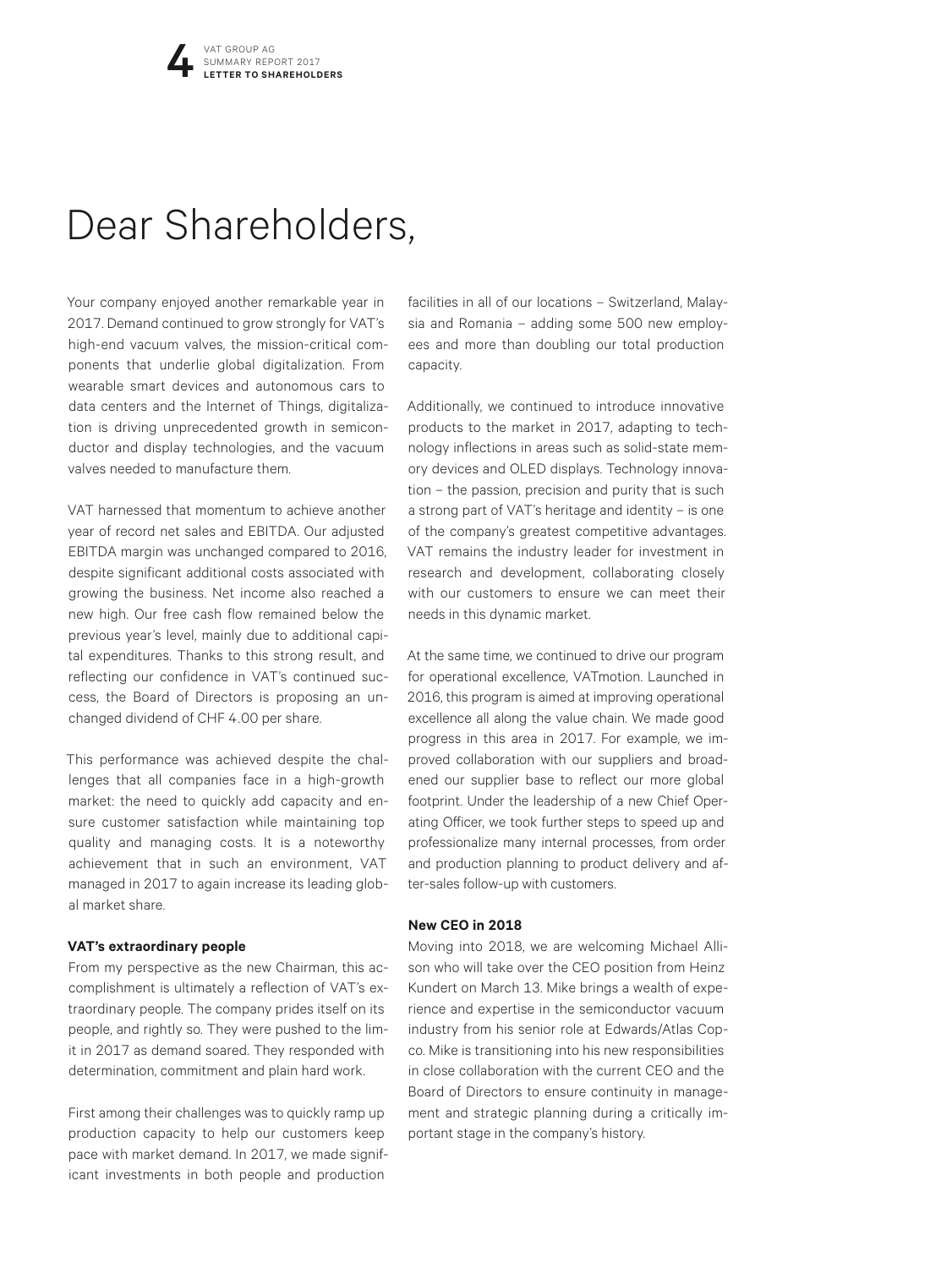

**DR. MARTIN KOMISCHKE** CHAIRMAN OF THE BOARD OF DIRECTORS

From a strategy perspective, we will continue to focus investments on our core competence in highend vacuum valves and modules for the semiconductor, display and solar industries. VAT's track record of success is the direct result of our pureplay approach to these highly specific and demanding markets. We have combined best-in-class technology with long-term and strong customer relationships to gain market leadership and drive extraordinary value creation. However, we cannot afford to become complacent. We must continuously win and renew our customers' trust that VAT can deliver the greatest value of any player in the market.

We also intend to broaden our service offerings. These not only generate a stable revenue stream, they are also vital to strengthen customer relationships and keeping us on the cutting edge of technology innovation. In addition, we will invest more to grow our General Vacuum business. Research institutes and companies in the pharmaceutical, biomedical, and industrial coatings industries, for example, are increasingly using vacuum-based analytical and manufacturing processes to improve product quality or move into new product areas. We aim to tap these additional growth opportunities by diversifying our product lines and customer base.

#### **Value creation: growth plus operational excellence**

In addition to this focus on growth, we will create additional value with the VATmotion program. The

 "We must continuously win and renew our customers' trust that VAT can deliver the greatest value of any player in the market."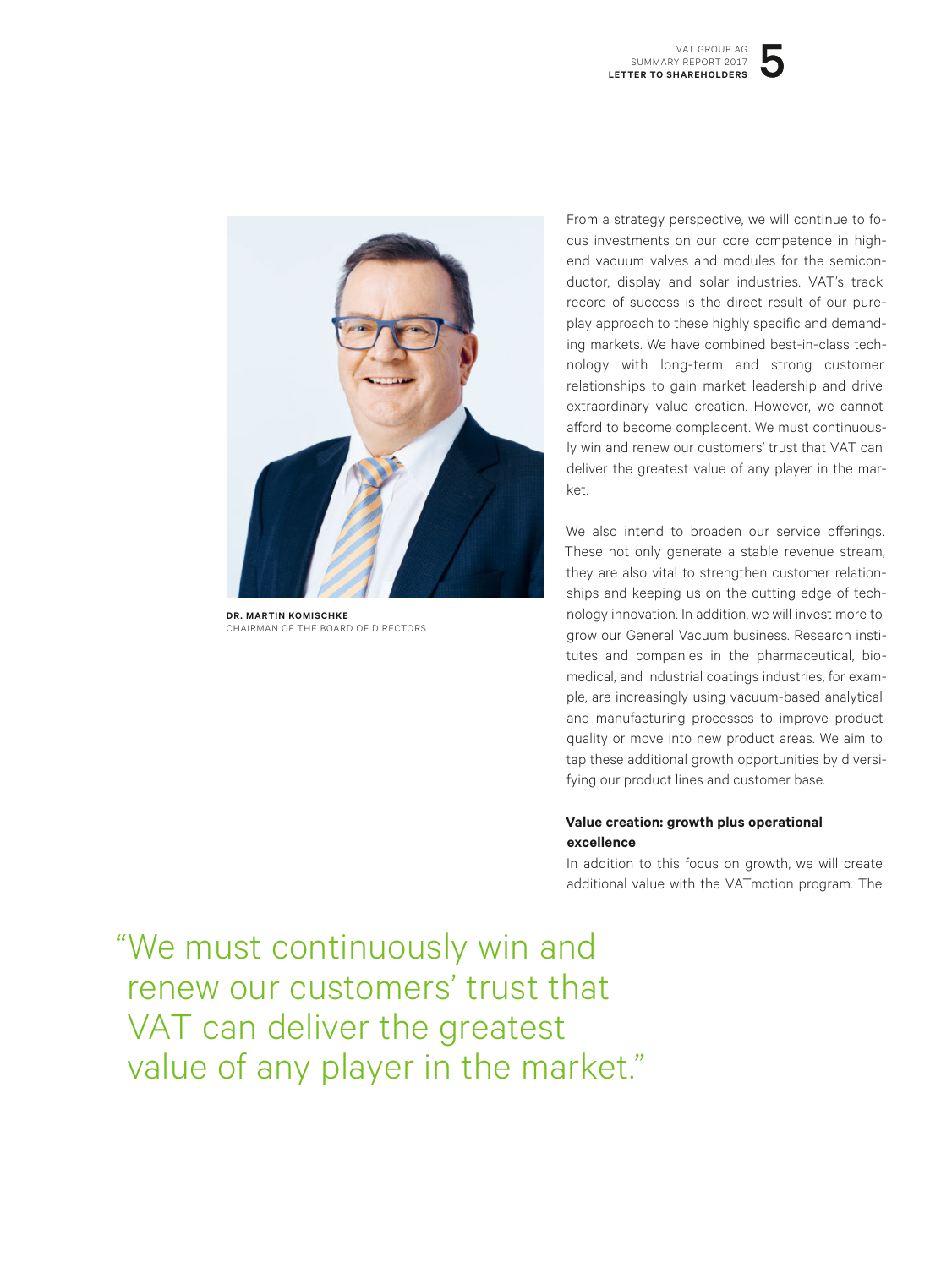market is growing at an exceptional speed, which presents not only challenges to keep pace but also opportunities to streamline processes and tap scale effects in areas such as supply management. Our goal is not simply to improve efficiency. We want to create an environment in which our people can perform to their full potential by focusing their energies on the most important, value-creating activities. Ultimately, we want enable our people to deliver total customer satisfaction.

I'd like to take this opportunity to thank the Board of Directors for their support as I have moved into my new role. On behalf of the Board, I would also like to thank CEO Heinz Kundert for his outstanding leadership, guiding VAT through the period of private equity ownership to its listing in 2016 on the Swiss stock exchange. At the same time, we will continue to benefit from Heinz's understanding of VAT and its markets in his new role as a member of the Board of Directors.

The Board and executive management would also like to thank all of our around 2,000 employees around the world for their dedication and unremitting energy during an extremely demanding 2017. Our extraordinary people really are our most powerful competitive advantage. This gives me great confidence in our continued success in 2018 and beyond.

This confidence is also reflected in the Board's decision to once again pay an attractive dividend of CHF 4.00 per share to our shareholders, whom I would also like to thank for their continued support. Our two private equity shareholders reduced their holdings in a very responsible way in 2017, and we gained a new anchor shareholder who will provide a stable base for the long-term development of the company. The overall shareholder base diversified considerably in 2017, providing additional stability and confidence.

Longer term, the outlook for the company remains very positive. The megatrend growth drivers that have helped us deliver record results - digitalization, device interconnectivity, the ubiquity of high-reso-

lution displays, solar energy, the miniaturization of manufacturing to the nanometer level – are expected to remain strong over the next several years. We aim to further build our market leadership with continued technology innovations, a broader and stronger global footprint and supply chain, and a faster, more nimble organization committed to delivering total customer satisfaction.

Sincerely, Dr. Martin Komischke Chairman of the Board of Directors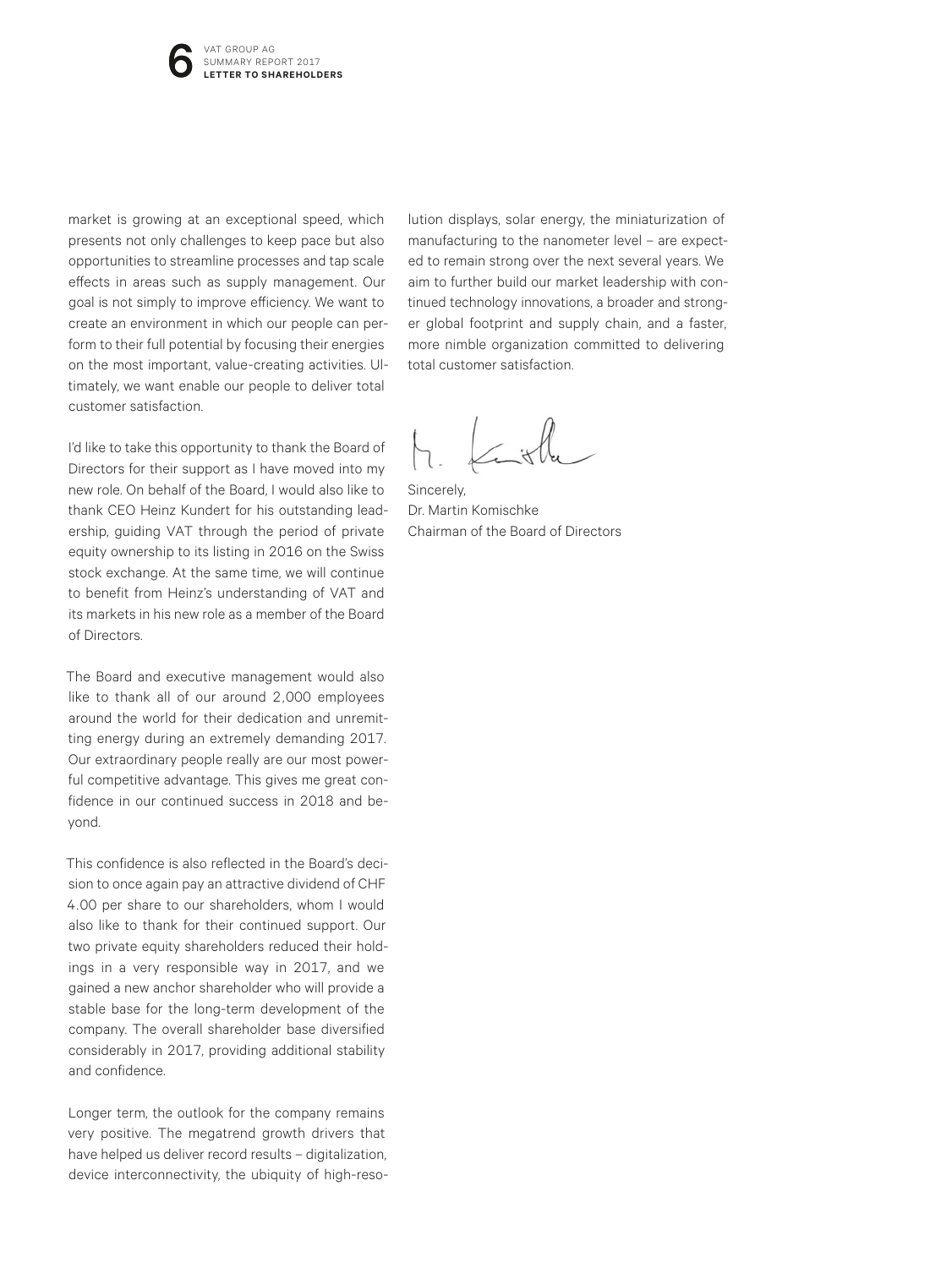## VAT delivers another year of record performance and further expands its market leadership

VAT Group AG and its subsidiaries (VAT) reported another set of record results in 2017, capturing growth opportunities presented by strong customer demand and the continued expansion of its leading market position. In anticipation of this growth, VAT already started a substantial capacity expansion program in late 2016 with the goal to increase its installed production capabilities to around CHF 1.2 billion by the end of 2020, an increase of about CHF 550 million compared to the level at the end of 2016.

#### **Strong demand for vacuum technology on the back of unprecedented market growth**

Compared to 2016, all VAT markets continued to accelerate their growth in 2017. The underlying growth drivers, such as technology advances in semiconductors and displays, stimulated new customer investments in manufacturing equipment. VAT fully leveraged its leading market position to outgrow the competition.

In the semiconductor market, ongoing technological innovations entered the stage of mass production. These require evermore complex production processes, miniaturization and additional production steps under the cleanest conditions possible. As a result, high levels of customer investments in stateof-the-art manufacturing equipment to produce high-performance semiconductors drove strong sales growth in VAT's Valves segment in 2017.

VAT's Display & Solar business also experienced a strong 2017 as demand for additional manufacturing capacity for OLED displays, mainly for smartphones, continued to grow. The production of these high-resolution displays, with much improved coloration and lower energy consumption, requires more demanding manufacturing processes in high-vacuum environments.

#### **All business segments contributed to growth**

Total order intake in 2017 amounted to CHF 736.2 million, up 31.0% from the previous year. The order backlog at year-end stood at CHF 165.6 million, up 35.6% compared to the end of 2016. The backlog at year-end represented approximately three months of 2017 sales, about the same level as at the end of 2016. With an increase of 36.3% over the previous year, net sales for the Group reached CHF 692.4 million. Currency movements had virtually no impact on the change in net sales in 2017.

All three business segments contributed to the increase in the Group's net sales. Net sales in the Valves segment improved on a year-on-year comparison by 40.5% to CHF 554.2 million and now represent 80% of VAT's net sales. The major growth driver in this business segment was the business unit Modules with an increase of 63% compared to 2016, followed by Semiconductor, General Vacuum and Display & Solar with a growth of 50%, 23% and 18%, respectively.

The Global Service segment reported a 20.5% yearon-year increase in net sales to CHF 98.7 million. This was driven by the larger installed base and several new contracts that were signed in late 2016 and over the course of 2017.

The Industry segment recovered from its flat development in 2016. Growth continued in edge-welded bellows, mainly related to high demand from the semiconductor market. Segment growth was further fueled by higher revenues in mechanical components and assemblies manufacturing. Overall, Industry posted an increase in net sales to CHF 39.5 million, 25.7% higher than in 2016.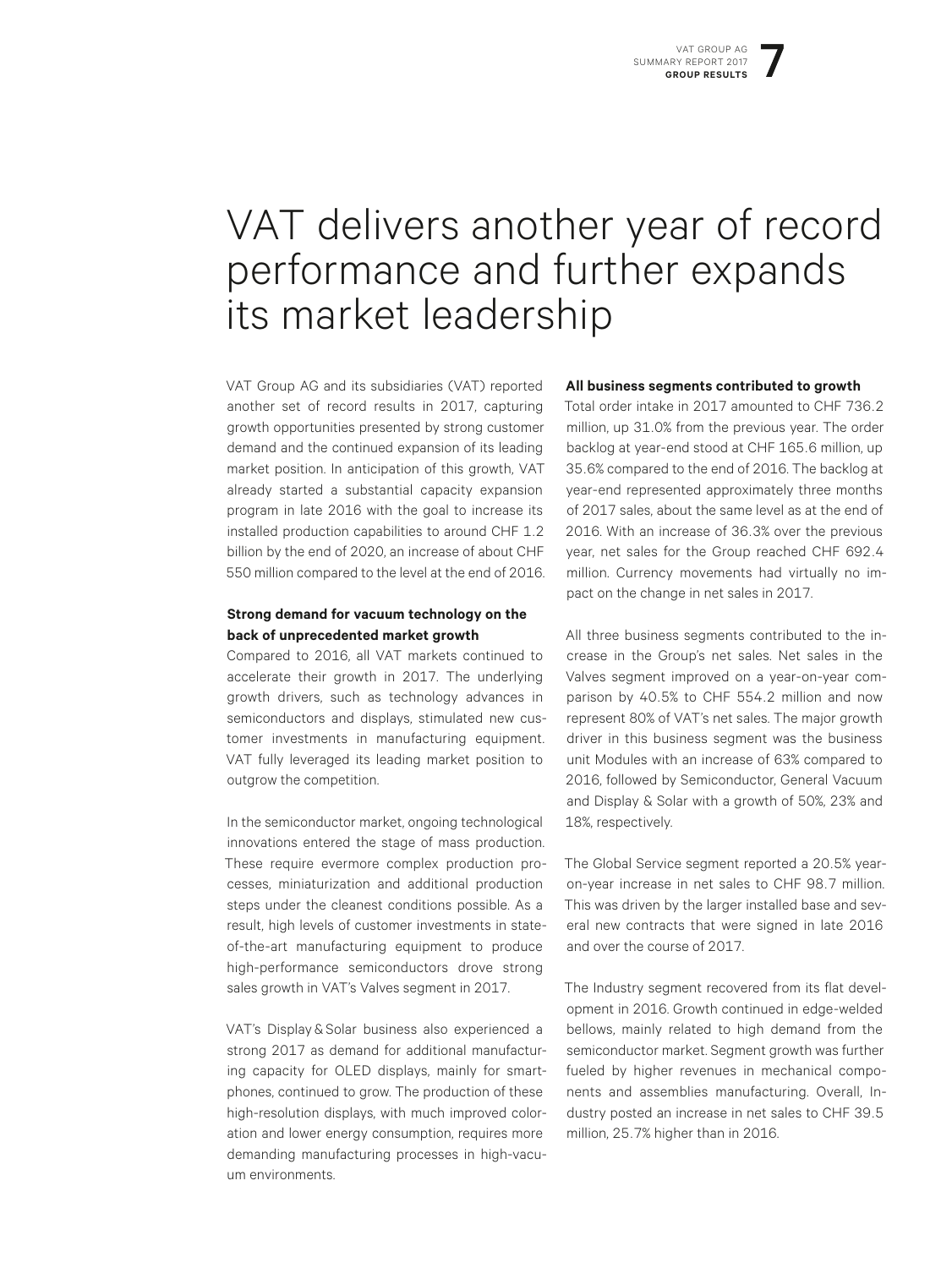#### **Profitability remains on a high level despite significant investments in future growth**

The strong growth in VAT's net sales also led to a significantly higher gross profit of CHF 431.9 million, up 35.8% compared with 2016. At 62.4%, VAT maintained its gross margin at around the same level as in 2016, despite higher costs associated with growth and a negative impact of about 1.4 percentage points resulting from increased outsourcing, where personnel, operating and depreciation costs are included in materials cost.

Adjusted EBITDA for the year improved by 36.1% to CHF 215.1 million while the adjusted EBITDA margin remained unchanged at 31.1% compared to 2016. Excluding IPO bonus related adjustments of CHF 2.9 million, reported EBITDA of CHF 212.2 million grew 41.9% compared to 2016, when IPO-related adjustments amounted to CHF 8.5 million. Significant costs associated with investments in expected future growth negatively impacted the positive margin development. However, VAT's EBIT grew by 51.1% to CHF 178.7 million, representing an EBIT margin of 25.8%, a full 2.5 percentage points higher than in 2016.

Below the EBIT line, VAT continued to benefit from an improved financial position, reflecting a markedly stronger balance sheet structure following the IPO in 2016, and lower interest costs. Adjusted for the non-cash costs of CHF 38.3 million of unwinding the financing structure set up by the former private equity owners, VAT's finance net declined from minus CHF 33.4 million in 2016 to minus CHF 6.2 million in 2017.

The effective tax rate in 2017 was 14.1% below the Group's tax target range of between 18% to 20%. This low rate resulted from a combination of several positive factors, such as the US tax reform and the accessibility of loss carry-forwards in Malaysia and Romania. While some of these factors are estimated to have positive impacts in the future, VAT expects higher tax rates going forward.

As a result of the positive development of operating results, stable finance net and lower effective tax

rate, VAT realized net income attributable to shareholders in 2017 of CHF 115.7 million.

On December 31, 2017, VAT's net debt amounted to CHF 143.7 million, representing a leverage ratio expressed as Net Debt to EBITDA of 0.7 times. The equity ratio at year-end amounted to 56.3%.

#### **Free cash flow impacted by higher investments and trade working capital build-up**

One of VAT's key performance indicators is free cash flow, which in 2017 amounted to CHF 108.5 million. down 15.3% compared to the previous year. This was partly the result of the growth-related build-up of net trade working capital of CHF 35.7 million to CHF 139.2 million, an increase of 34.5%. However, net trade working capital as a percentage of net sales was 20.1%, virtually unchanged compared to 2016. Cash flow from operating activities was higher than in 2016 despite the higher trade working capital.

Another use of cash in 2017 was a CHF 28.4 million increase in capital expenditures to CHF 47.6 million. This is primarily the result of our capacity expansion in Switzerland and Malaysia. Capital expenditures in 2017 represented 6.9% of Group net sales. As a result, the free cash flow margin as a percentage of net sales was 15.7% and the free cash flow conversion rate was 51.1% of EBITDA.

At the end of 2017, VAT had 1,946 employees worldwide, an increase of 507, or 35.2%, compared with the end of 2016, reflecting the strong business growth.

At its Annual General Meeting on May 17, 2018, VAT's Board of Directors is proposing a dividend for the business year ending December 31, 2017, of CHF 4.00 per share to be paid out of reserves from capital contributions. That amounts to a total dividend amount of CHF 120 million, or 115% of VAT's free cash flow to equity. This is above the stated dividend policy of paying up to 100% of free cash flow to equity to shareholders and reflects the company's confidence in its cash generation capabilities based on expectations of future business development.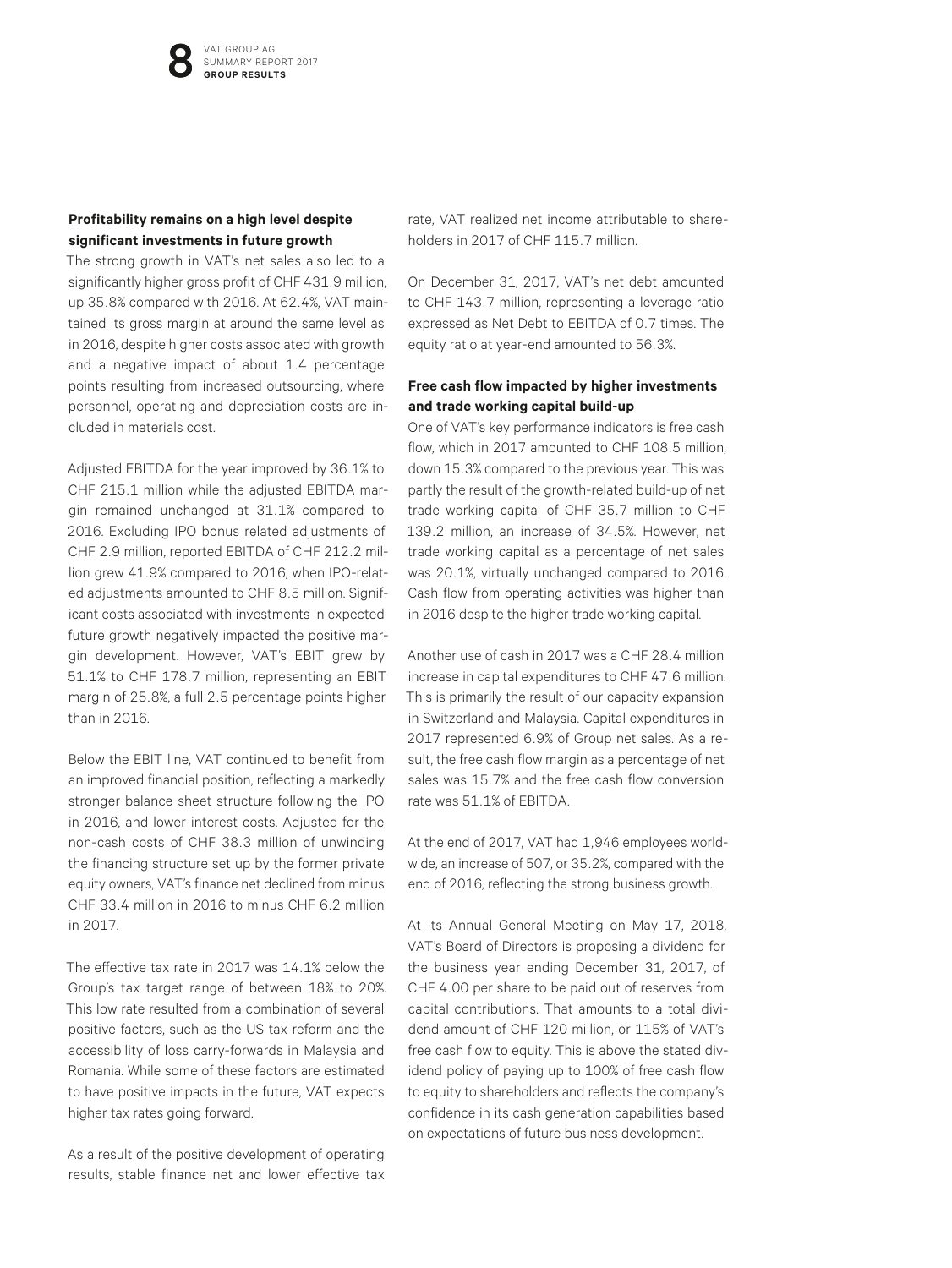## Long term megatrends, productivity gains and technology innovation drive value creation in 2018

VAT expects the megatrends that drove growth in 2017 – ever-increasing digitalization, device interconnectivity and the Internet of Things – will continue in 2018. The era of Big Data, augmented by rapid advances in artificial intelligence (AI), is gaining momentum, leading the company into a new phase of sustainable growth. This new phase will be enabled by the ongoing technological progress in data processing (logic) semiconductors, continuous investments in memory semiconductors to meet exploding storage needs, and the proliferation of advanced displays, such as OLED screens with curved form factors needed for virtual reality and augmented reality applications. To address this growing market demand, the leading digital device and display manufacturers will continue to invest in fabrication expansion and technology upgrades, which in turn drive ever-greater demand for advanced manufacturing technologies, including mission-critical vacuum components. As the world market and technology leader for advanced high-vacuum valves, VAT expects to continue to benefit from these developments.

For 2018, VAT expects to grow full-year net sales by 15% to 20% at constant foreign exchange rates. The mid-term EBITDA margin target of 33% by 2020 remains in place, and the company expects to show progress toward this goal in 2018 as the result of improved productivity.

As a result of the expected sales growth in 2018, the higher EBITDA margin, lower finance costs and a slightly higher effective tax rate, net income and earnings per share (EPS) are also expected to grow substantially.

Accelerated capacity expansions, mainly in Malaysia and Romania, require capital expenditures to remain at around 7% of net sales in 2018 before returning to the level of about 4% of net sales in the following years.



#### **Share price development**

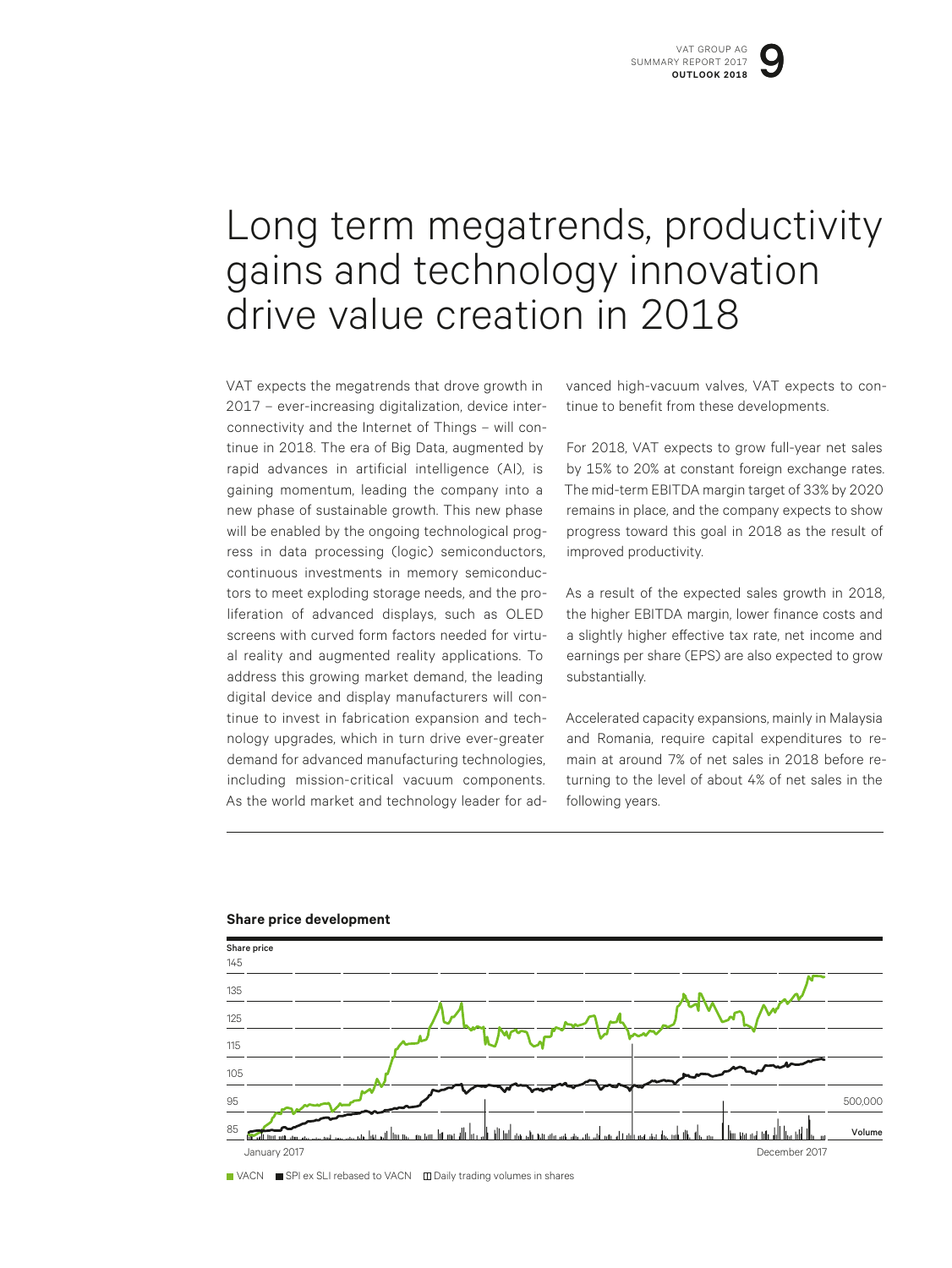## Valves

Valves achieved strong growth in 2017 on increasing demand from OEMs that manufacture equipment needed to make the newest generation of semiconductor and display products. The emergence of new applications and devices that can handle more data faster and with less power consumption has pushed the market into the zettabyte era, where memory is measured in billions of terabytes. This is expected to fuel growth for several years.

#### **Semiconductors**

2017 was a year of strong growth for the chip making industry and all associated equipment and component suppliers. Demand was strong for all product families. The business again outperformed the market, gaining additional market share. Net sales in 2017 reached an all-time high. Sales growth also reflected the increasing volumes of both memory and logic microchips needed by device manufacturers.

#### **Display&Solar**

Sales in the Display & Solar business unit increased at a double-digit pace in 2017 as both markets and technologies continued to develop rapidly. VAT continued to introduce new products that help customers keep pace with their changing technology requirements. The company also continued to modify and improve existing products and benefitted from VAT's expansion of global manufacturing and service capacity in 2017.

#### **General Vacuum**

Net sales in General Vacuum rose substantially compared with 2016. The business unit not only grew its existing business, but also qualified new products for applications in several market segments, such as machinery manufacturing or medical applications. Sales of metal seal valves for ultra-high vacuum applications reached a record high, as VAT supplied key equipment to several large particle accelerator projects. VAT also delivered a large volume of valves to the aerospace industry.

#### **Modules**

Growth in the Modules business unit was mainly driven by the company's ability to design multivalve solutions specifically tailored to highly specialized manufacturing processes, often involving the lowest levels of process contamination. In 2017 the business substantially increased sales of load lock modules and developed new mechatronic lifting devices for substrates and other components in vacuum chambers, such as doors and shutters.

#### **Performance review 2017 and outlook**

Net sales in the Valves segment grew to CHF 554.2 million in 2017, an increase of 40.5% compared to the previous year. All business units posted higher net sales. Segment EBITDA rose by 45.9% to CHF 188.6 million and the EBITDA margin climbed to 31.7%. Costs associated with substantial investments to expand capacity were more than offset by the strong growth of higher-margin products. The market for high-vacuum valves is expected to grow further in 2018, driven by ongoing investments into wafer fabrication equipment. Rapid developments in artificial intelligence and autonomous vehicles is expected to drive large additional investments in semiconductor technologies to expand data handling capacity. Global demand for OLED displays, especially for mobile devices such as smartphones, is also expected to grow, while increasing LCD display sizes require investments in specialized largescale vacuum valves. Modules and General Vacuum are also expected to continue their upward trend.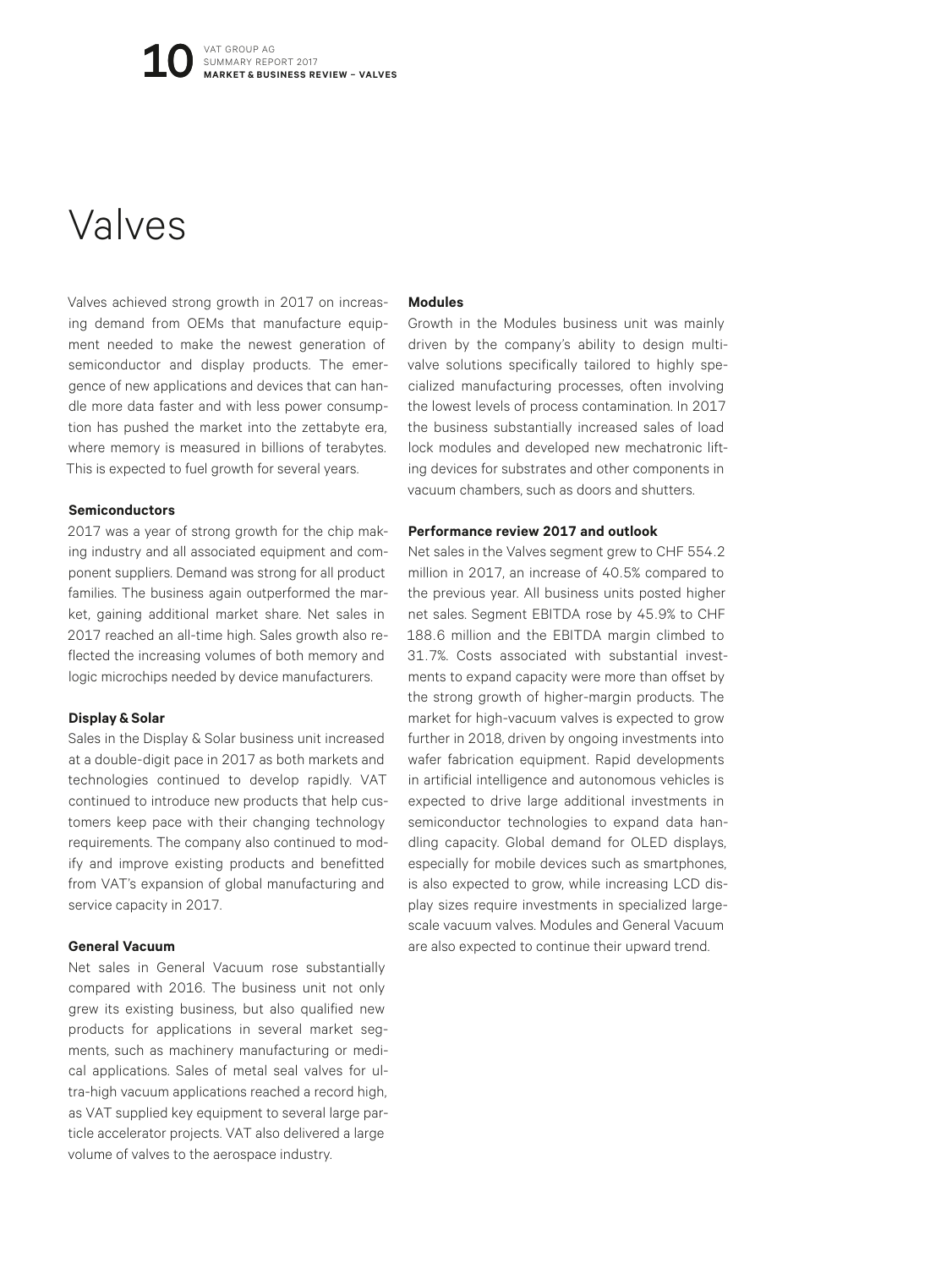## Global Service

VAT's Global Service operations supply both OEM and end user customers in all key markets with original spare parts, valve maintenance and service, technical support and training. In addition, Global Service helps customers to improve equipment performance with customized product upgrades and equipment retrofits.

The Global Service segment achieved double-digit sales growth and a new sales record in 2017, reflecting to a large extent the increasing installed base of VAT valves as customers continued to expand capacity. VAT's increasing focus on equipment retrofit programs to boost the performance of its customers' existing assets also drove growth. Additional initiatives to collaborate more closely with selected distribution partners also resulted in the sales of additional spare parts and services in several key markets.

A key growth driver for the Global Service segment is the trend among device manufacturers to continuously improve the performance of integrated circuits and displays to keep up with the demands of rapid digitalization. The speed of technological innovation in the areas of miniaturization of integrated circuits, chip processing power and energy efficiency requires constant upgrades to complex manufacturing processes. This drives a growing need for both spare parts and specialty consumables, such as spare gates, that play a major role in achieving high-purity vacuum environments as well as improving life-time equipment performance.

In 2017, VAT established a business collaboration with an industry partner to quickly assess customers' fast-changing manufacturing challenges and rapidly deploy tailored valve retrofit kits to achieve operational improvements. This collaboration yielded substantial volume orders for complete system upgrades and laid the groundwork for future orders.

Being close to customers is a key success factor in the service business. VAT continued to develop its global sales and service network in 2017, particularly in Asia, where service operations were successfully relocated in Korea and expanded in China. Global Service continued to implement strategic after-market collaborations with both distribution partners and large OEM customers in order to best support end user customers with teams close to their manufacturing sites. This minimizes operational interruptions and downtime by guaranteeing fast response time and quick spares replenishment.

VAT plans to further expand its service footprint in 2018, with a new service facility in Malaysia and with additional service hubs in China. Advanced business models, such as building up service infrastructure at the premises of key customers and installing logistic hubs to speed up parts availability will remain key programs for the segment to further increase its competitive advantage.

#### **Performance review 2017 and outlook**

Net sales increased 20.5% in 2017 to reach CHF 98.7 million. Growth was strongest for spare parts, while service and retrofit sales also increased. Segment EBITDA rose 17.7% to CHF 47.6 million. The EBITDA margin amounted to 48.2%, a decrease of 0.8 percentage points compared to 2016. Costs related to investments in the expansion of the Global Service offerings more than offset the positive impact from the change in the business mix as the spare parts business grew faster than the retrofit or service center activities.

VAT expects the market for its Global Service business to remain strong in 2018 as the company continues to build its installed base of vacuum valves. Ongoing technology advances by device manufacturers will drive further demand for valve upgrades and retrofits. Expansions to VAT's global service footprint will support additional growth.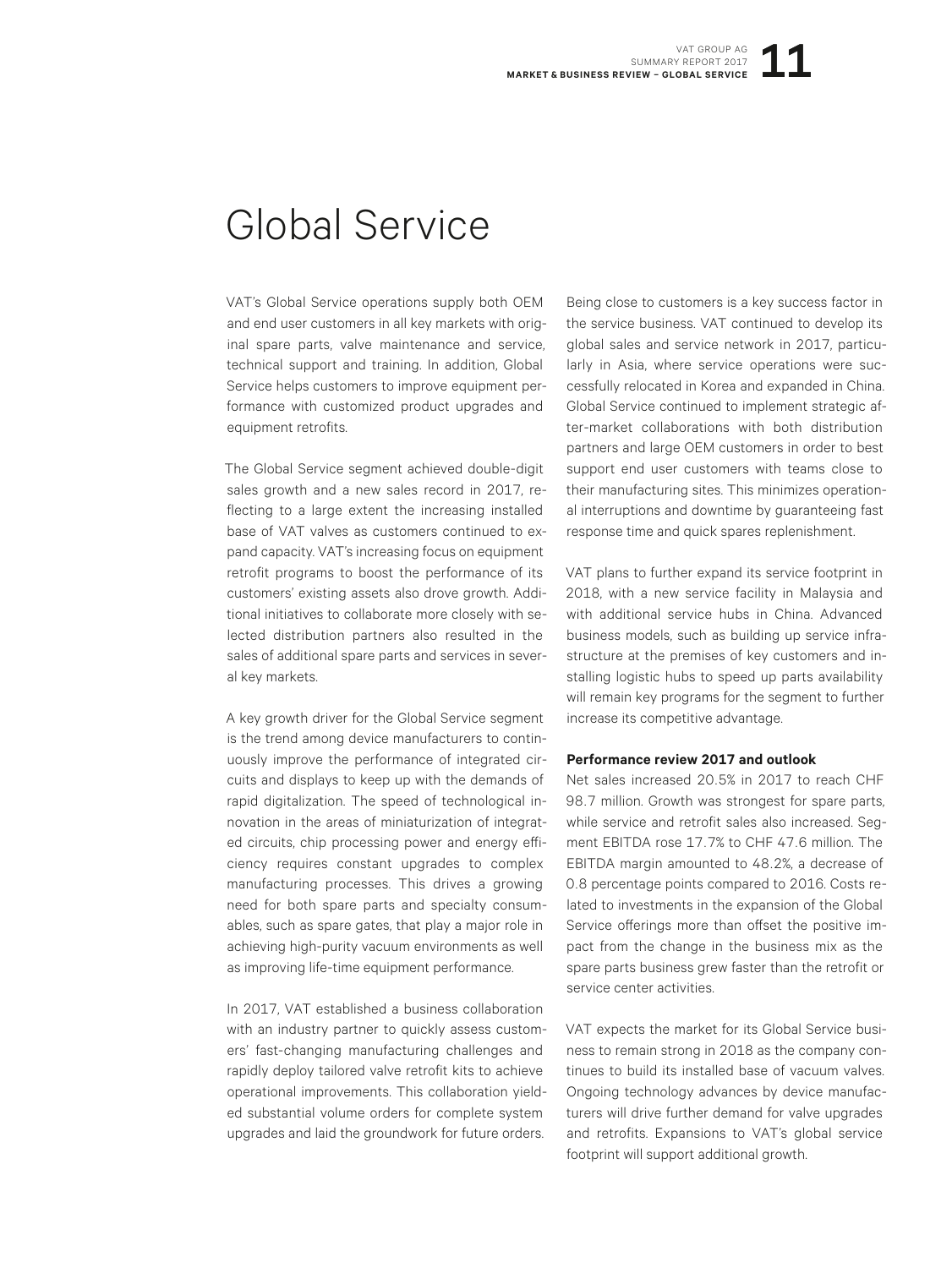## **Industry**

The Industry segment manufactures innovative and technologically advanced edge-welded bellows that act as flexible sealing elements in certain high-vacuum applications. They are the fundamental components wherever movement needs to be introduced into a high-vacuum environment, for example, through the use of a substrate lifter or robot, and are manufactured using high-precision laser welding technology, often at microscopic levels. They are used in a variety of applications and industries, the largest being the high-vacuum equipment industry, including semiconductor manufacturing. The business also serves customers in the automotive and medical equipment industries, as well as other sectors. The segment manufactures related mechanical components and assemblies through its Romanian subsidiary Sysmec.

Demand for edge-welded bellows increased significantly in 2017, largely a reflection of the overall market growth for vacuum valves in the semiconductor and displays sectors. Rapid technology advances in device manufacturing that required improved contamination control also fueled demand, which VAT met with a new line of bellows using more corrosion-resistant materials for use in aggressive environments, such as dry etching processes.

As with vacuum valves used in the semiconductor and displays markets, VAT bellows need to be qualified by the customer before serial production can be initiated. These specification wins are crucial to secure future business, and VAT won several bellows specification wins in 2017, not only in specific vacuum applications but also in other areas, such as the automotive industry.

The Industry segment also manufactures fuel injection dampers used in advanced automotive fuel injection systems to improve fuel efficiency. This business continued to grow moderately in 2017, and the company substantially increased production capacity in 2017, as demand for dampers is expected to continue to grow.

#### **Performance review 2017 and outlook**

Net sales in the Industry segment were CHF 39.5 million in 2017, an increase of 25.7% compared with the year before. Internal sales (not included in the net sales number) to the Valves segment grew even faster, up 46.8% to CHF 22.6 million, reflecting large customer investments in semiconductor manufacturing equipment. Sales to the automotive sector increased as well but at a slower pace, while sales to other markets were growing at a good pace.

Segment EBITDA rose by 29.2% to CHF 13.4 million. The segment EBITDA margin amounted to 21.5%, slightly lower than in 2016 as a result of the strong growth in inter-segment sales.

VAT expects further growth in the market for edge-welded bellows in 2018, in line with the continued growth expected in the semiconductor market. Positive, the trends in the automotive and medical device fields components are also expected to support growth.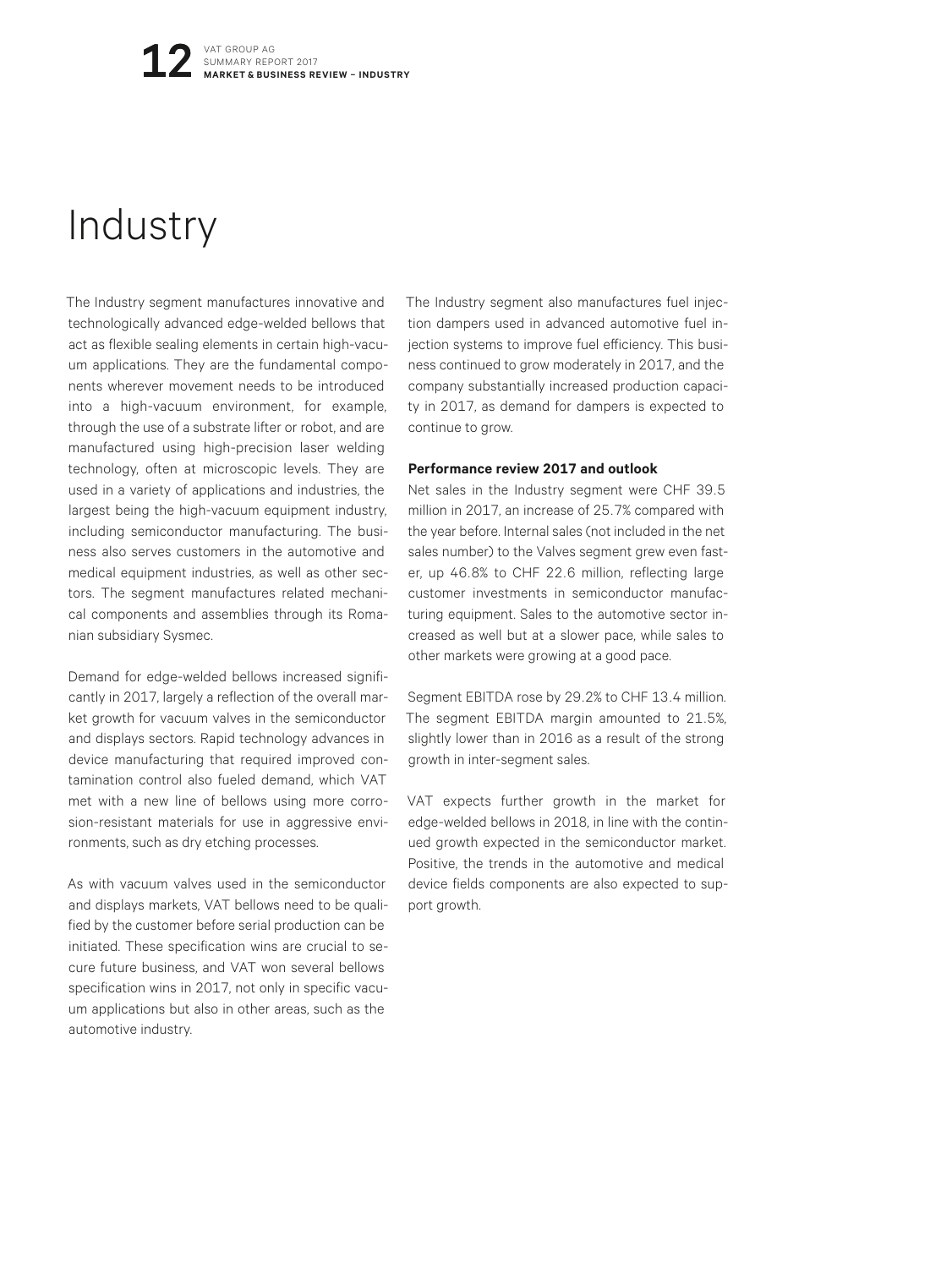## Consolidated financial statements for the financial year from January 1 to December 31, 2017

## Consolidated income statement

| January 1-December 31<br>In CHF thousand                                             | 2017       | 2016       |
|--------------------------------------------------------------------------------------|------------|------------|
| Net sales                                                                            | 692,415    | 507,901    |
| Raw materials and consumables used                                                   | $-310,081$ | $-186,293$ |
| Changes in inventories of finished goods and work in progress                        | 49,537     | $-3,603$   |
| Personnel expenses                                                                   | $-156.917$ | $-118,784$ |
| Other income                                                                         | 5.244      | 3.087      |
| Other expenses                                                                       | $-67,987$  | $-52,755$  |
| Earnings before interest, taxes, depreciation and amortization (EBITDA) <sup>1</sup> | 212,211    | 149,553    |
|                                                                                      |            |            |
| Depreciation and amortization                                                        | $-33,466$  | $-31,287$  |
| Earnings before interest and taxes $(EBIT)^1$                                        | 178,745    | 118,266    |
|                                                                                      |            |            |
| Finance income                                                                       | 481        | 7.291      |
| Finance costs                                                                        | $-44.548$  | $-37,674$  |
| Earnings before income taxes                                                         | 134,678    | 87,883     |
|                                                                                      |            |            |
| Income tax expenses                                                                  | $-19,001$  | $-20,651$  |
| Net income attributable to owners of the Company                                     | 115,677    | 67,233     |
| Earnings per share (in CHF)                                                          |            |            |
| Basic earnings per share                                                             | 3.86       | 2.43       |
| Diluted earnings per share                                                           | 3.86       | 2.42       |
|                                                                                      |            |            |

1 Interest includes other items reported in the financial results.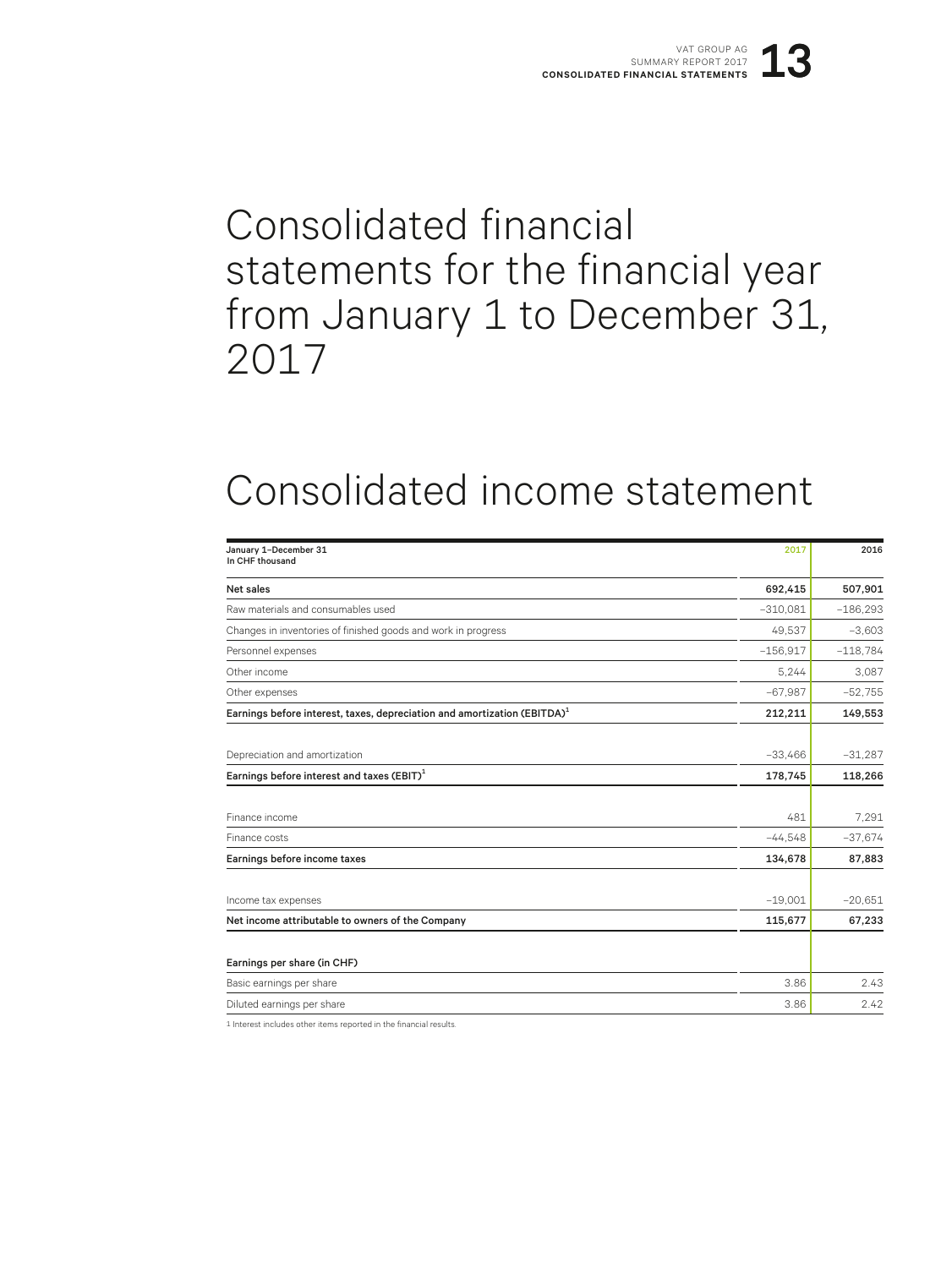# Consolidated statement of comprehensive income

| January 1-December 31<br>In CHF thousand                                        | 2017    | 2016      |
|---------------------------------------------------------------------------------|---------|-----------|
| Net income attributable to owners of the Company                                | 115,677 | 67,233    |
| Other comprehensive income                                                      |         |           |
| Items that will not be reclassified to profit or loss:                          |         |           |
| Remeasurements of defined benefit obligations                                   | 1.917   | $-9.115$  |
| Related tax                                                                     | $-721$  | 1,586     |
| Subtotal                                                                        | 1,196   | $-7,529$  |
| Items that are or may be subsequently reclassified to profit or loss:           |         |           |
| Changes in the fair value of hedging reserves                                   | 3,377   | $-4,247$  |
| Related tax                                                                     | $-608$  | 758       |
| Currency translation adjustments                                                | 46,036  | $-4,419$  |
| Subtotal                                                                        | 48.805  | $-7,908$  |
| Other comprehensive income for the period (net of tax)                          | 50,001  | $-15,437$ |
| Total comprehensive income for the period attributable to owners of the Company | 165,677 | 51,796    |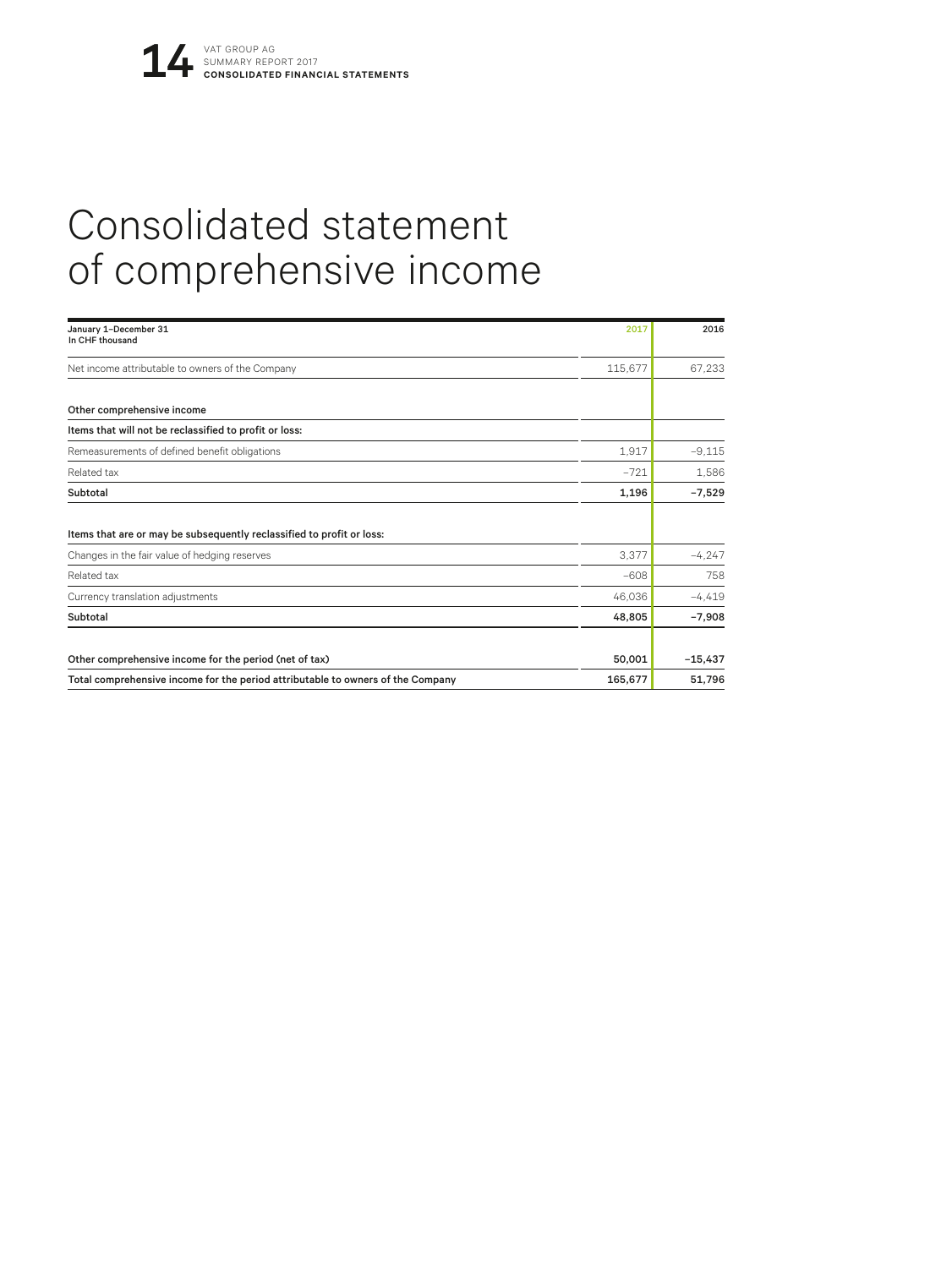# Consolidated balance sheet

| As of December 31<br>In CHF thousand                   | 2017    | 2016    |
|--------------------------------------------------------|---------|---------|
| Assets                                                 |         |         |
| Cash and cash equivalents                              | 72,021  | 62,642  |
| Trade and other receivables                            | 122,590 | 96,836  |
| Derivative financial instruments                       | 1.150   | 1,485   |
| Prepayments and accrued income                         | 2.717   | 651     |
| Financial assets at fair value through profit and loss | 36      | 30      |
| Inventories                                            | 110,744 | 56,587  |
| Current tax assets                                     | 491     | 1,148   |
| <b>Current assets</b>                                  | 309,749 | 219,379 |
| Property, plant and equipment                          | 147.751 | 116,128 |
| Investment properties                                  | 1.923   | 4,382   |
| Intangible assets and goodwill                         | 517,213 | 530,500 |
| Long-term loans                                        | O       | 217     |
| Trade and other receivables                            | 6,086   | 7,428   |
| Derivative financial instruments                       | $\circ$ | 199     |
| Deferred tax assets                                    | 8,411   | 5.197   |
| Non-current assets                                     | 681,384 | 664,050 |
| <b>Total assets</b>                                    | 991,133 | 883,429 |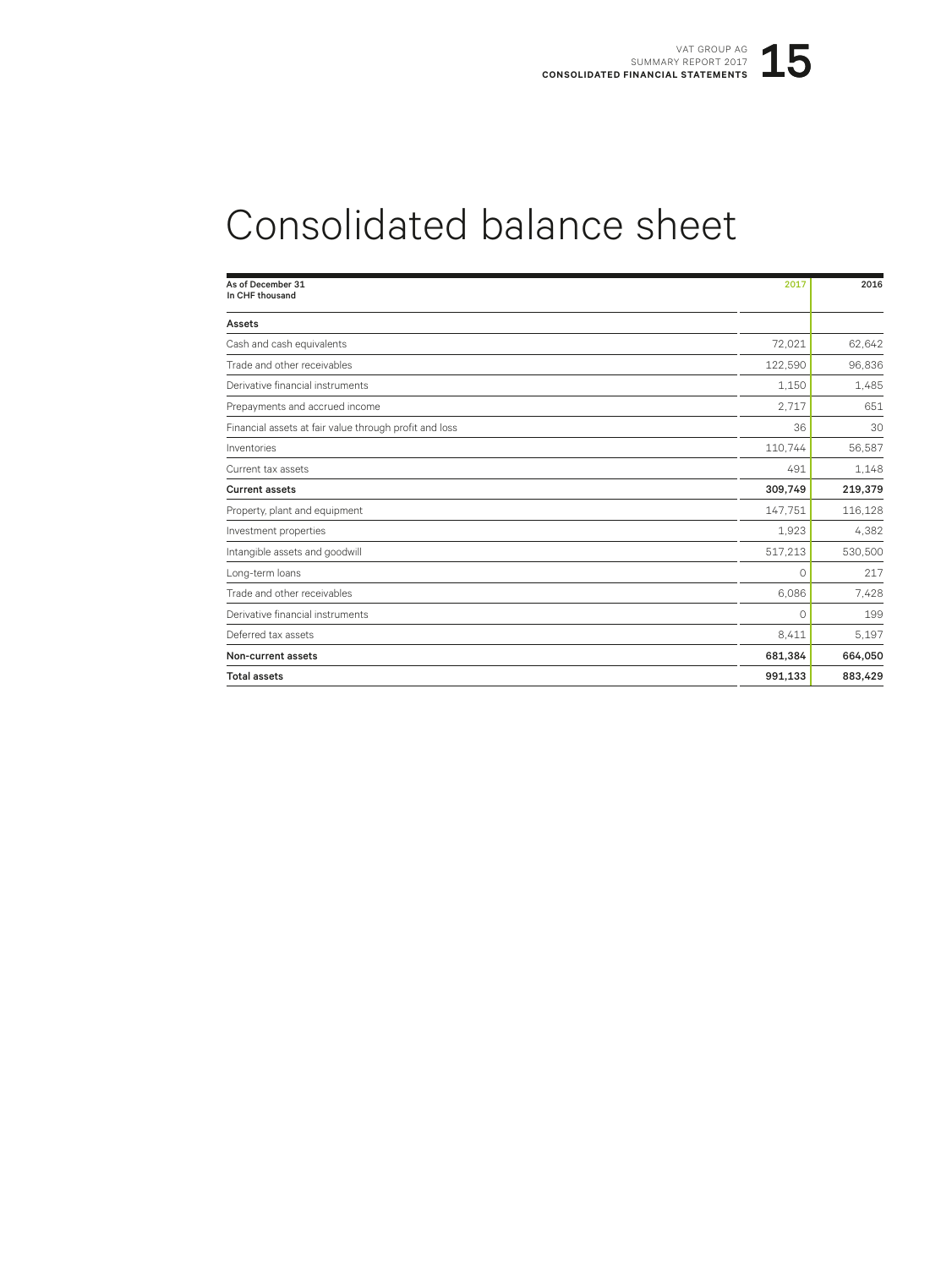| As of December 31<br>In CHF thousand               | 2017      | 2016      |
|----------------------------------------------------|-----------|-----------|
| Liabilities                                        |           |           |
| Trade and other payables                           | 92.820    | 50,617    |
| Loans and borrowings                               | 55,764    | 36,505    |
| Provisions                                         | 1,802     | 1.248     |
| Derivative financial instruments                   | 1.836     | 6.145     |
| Accrued expenses and deferred income               | 21.366    | 18.068    |
| Liabilities from government grants                 | 471       | 444       |
| Current tax liabilities                            | 24,371    | 17.540    |
| <b>Current liabilities</b>                         | 198,430   | 130,566   |
| Loans and borrowings                               | 160,000   | 160,000   |
| Derivative financial instruments                   | 291       | 995       |
| Liabilities from government grants                 | 1.034     | 1.421     |
| Other non-current liabilities                      | 201       | 165       |
| Deferred tax liabilities                           | 45,845    | 51,197    |
| Defined benefit obligations                        | 27,325    | 28,436    |
| <b>Non-current liabilities</b>                     | 234,696   | 242,214   |
| <b>Total liabilities</b>                           | 433,126   | 372,780   |
| Equity                                             |           |           |
| Share capital                                      | 3.000     | 3.000     |
| Share premium                                      | 373,823   | 493,745   |
| Reserves                                           | $-11,090$ | $-61,090$ |
| Treasury shares                                    | $-790$    | $-4,950$  |
| Retained earnings                                  | 193,064   | 79,943    |
| Total equity attributable to owners of the Company | 558,007   | 510,649   |
| <b>Total liabilities and equity</b>                | 991,133   | 883,429   |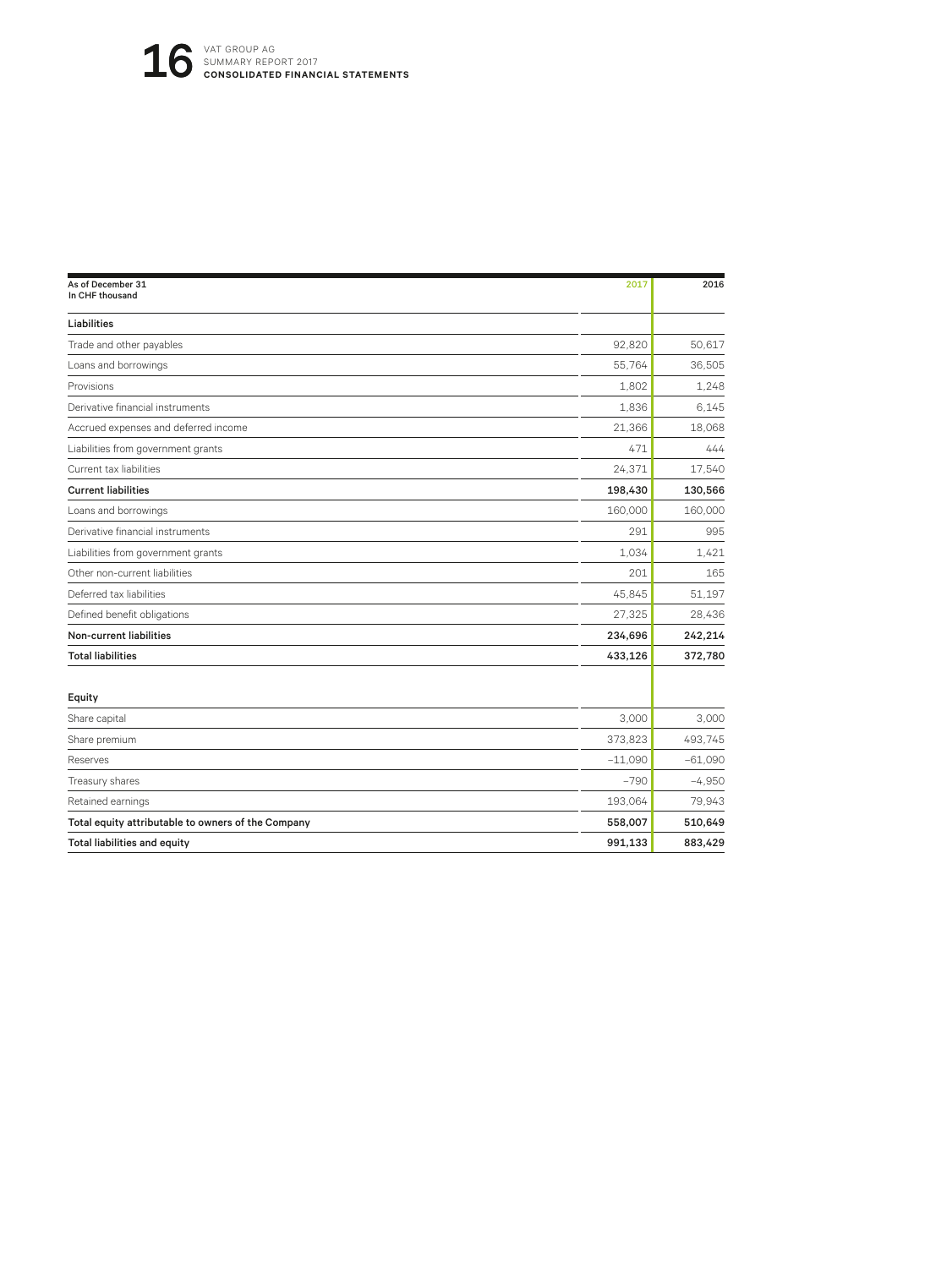# Consolidated statement of changes in equity

| In CHF thousand                                                                       | Share<br>capital | premium    | Share Remeasure-<br>ments<br>of DBO <sup>1</sup> | Other<br>reserves | Hedging<br>reserves | Translation<br>reserves | Treasury<br>shares | Retained<br>earnings | Total<br>equity |
|---------------------------------------------------------------------------------------|------------------|------------|--------------------------------------------------|-------------------|---------------------|-------------------------|--------------------|----------------------|-----------------|
| <b>VAT Group AG</b><br>Equity as of 01.01.2016                                        | 30               | 87,530     | $-9,310$                                         | 0                 | $-106$              | $-38,692$               | 0                  | 9,737                | 49,189          |
| Net income attributable to owners<br>of the Company                                   |                  |            |                                                  |                   |                     |                         |                    | 67,233               | 67.233          |
| Total comprehensive income for the<br>period attributable to owners of the<br>Company |                  |            | $-7.529$                                         |                   | $-3.489$            | $-4.419$                |                    |                      | $-15.437$       |
| Incorporation of VAT Group AG                                                         | 100              |            |                                                  |                   |                     |                         |                    |                      | 100             |
| Effect of business restructuring                                                      | 2,870            | 411,223    |                                                  |                   |                     |                         |                    |                      | 414,093         |
| Own shares acquired                                                                   |                  |            |                                                  |                   |                     |                         | $-4,950$           |                      | $-4,950$        |
| Reclassification                                                                      |                  | $-2.455$   |                                                  | 2.455             |                     |                         |                    |                      | 0               |
| Transaction costs (net of tax)                                                        |                  | $-2,553$   |                                                  |                   |                     |                         |                    |                      | $-2,553$        |
| Share-based payments (net of tax)                                                     |                  |            |                                                  |                   |                     |                         |                    | 2.973                | 2,973           |
| Equity as of 31.12.2016                                                               | 3.000            | 493.745    | $-16.839$                                        | 2.455             | $-3.595$            | $-43.111$               | $-4.950$           | 79.943               | 510,649         |
| <b>VAT Group AG</b><br>Equity as of 01.01.2017                                        | 3.000            | 493,745    | $-16,839$                                        | 2,455             | $-3,595$            | $-43,111$               | $-4,950$           | 79,943               | 510,649         |
| Net income attributable to owners<br>of the Company                                   |                  |            |                                                  |                   |                     |                         |                    | 115,677              | 115,677         |
| Total comprehensive income for the<br>period attributable to owners of the<br>Company |                  |            | 1,196                                            |                   | 2.769               | 46,036                  |                    |                      | 50,001          |
| Dividend payment                                                                      |                  | $-119.923$ |                                                  |                   |                     |                         |                    |                      | $-119,923$      |
| Share-based payments (net of tax)                                                     |                  |            |                                                  |                   |                     |                         | 4,160              | $-2,556$             | 1,604           |
| Equity as of 31.12.2017                                                               | 3,000            | 373,823    | $-15,643$                                        | 2,455             | $-826$              | 2,925                   | $-790$             | 193,064              | 558,007         |

1 DBO: Defined benefit obligations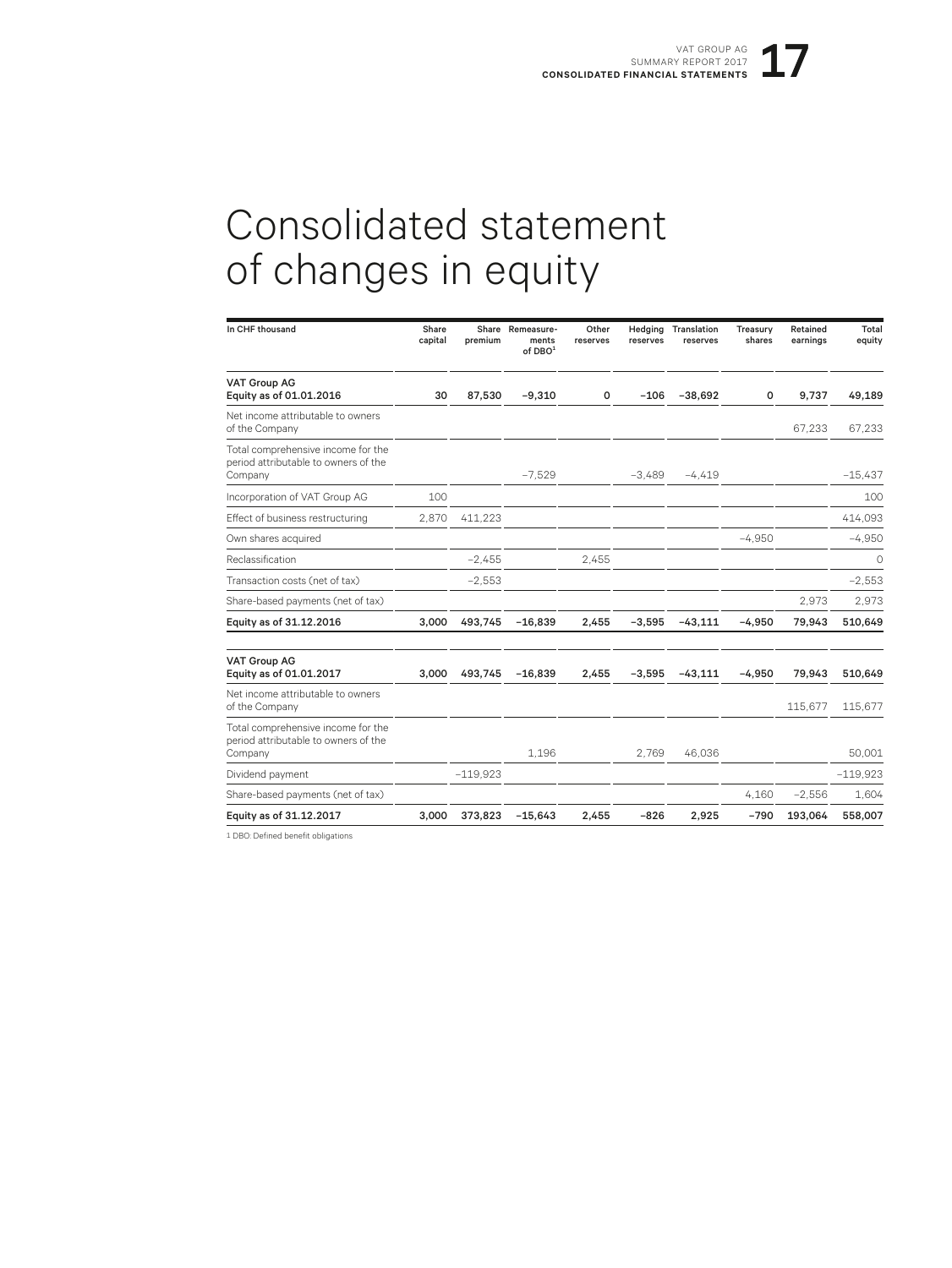# Consolidated statement of cash flows

| January 1-December 31<br>In CHF thousand                     | 2017       | 2016       |
|--------------------------------------------------------------|------------|------------|
| Net income attributable to owners of the Company             | 115,677    | 67,233     |
| Adjustments for:                                             |            |            |
| Depreciation and amortization                                | 33.466     | 31,287     |
| (Profit)/loss from disposal of property, plant and equipment | 168        | 277        |
| Change in defined benefit liability                          | 807        | $-1.501$   |
| Net impact from foreign exchange                             | $-3,143$   | $-1.808$   |
| Income tax expenses                                          | 19,001     | 20,651     |
| Net finance costs                                            | 44,067     | 27,652     |
| Transaction costs in connection with the IPO <sup>1</sup>    | $\circ$    | 5.543      |
| Other non-cash-effective adjustments                         | 1,138      | $-141$     |
| Change in trade and other receivables                        | $-24,033$  | $-19,018$  |
| Change in prepayments and accrued income                     | $-1,992$   | 501        |
| Change in inventories                                        | $-53,200$  | 1,436      |
| Change in trade and other payables                           | 41,096     | 20,124     |
| Change in accrued expenses and deferred income               | 3,337      | 7.803      |
| Change in provisions                                         | 546        | 411        |
| Cash generated from operations                               | 176,934    | 160,450    |
| Income taxes paid                                            | $-21,342$  | $-14,094$  |
| Cash flow from operating activities                          | 155,593    | 146,356    |
|                                                              |            |            |
| Purchases of property, plant and equipment                   | $-43,774$  | $-15,852$  |
| Proceeds from sale of property, plant and equipment          | 144        | 666        |
| Purchases of intangible assets                               | $-3,804$   | $-3.313$   |
| Loans granted or repaid                                      | 214        | 72         |
| Interest received                                            | 78         | 100        |
| Other finance income received                                | 4          | 55         |
| Cash flow from investing activities                          | $-47,137$  | $-18,272$  |
| Proceeds from the issue of ordinary shares                   | 0          | 100        |
| Purchase of own shares                                       | $\circ$    | $-4,950$   |
| Transaction costs in connection with the IPO $^1$            | $\circ$    | $-8,332$   |
| Proceeds from borrowings                                     | 115,000    | 228,821    |
| Repayments of borrowings                                     | $-89.847$  | $-350,894$ |
| Dividend paid                                                | $-119,923$ | $\circ$    |
| Interest paid                                                | $-4,083$   | $-10,588$  |
| Other finance expenses paid                                  | $-694$     | $-363$     |
| Cash flow from financing activities                          | $-99,547$  | $-146,206$ |
| Net increase/(decrease) in cash and cash equivalents         | 8,909      | $-18,121$  |
| Cash and cash equivalents at beginning of period             | 62,642     | 80,601     |
| Effect of movements in exchange rates on cash held           | 469        | 162        |
| Cash and cash equivalents at end of period                   | 72,021     | 62,642     |
|                                                              |            |            |

1 Includes stamp tax and consulting fees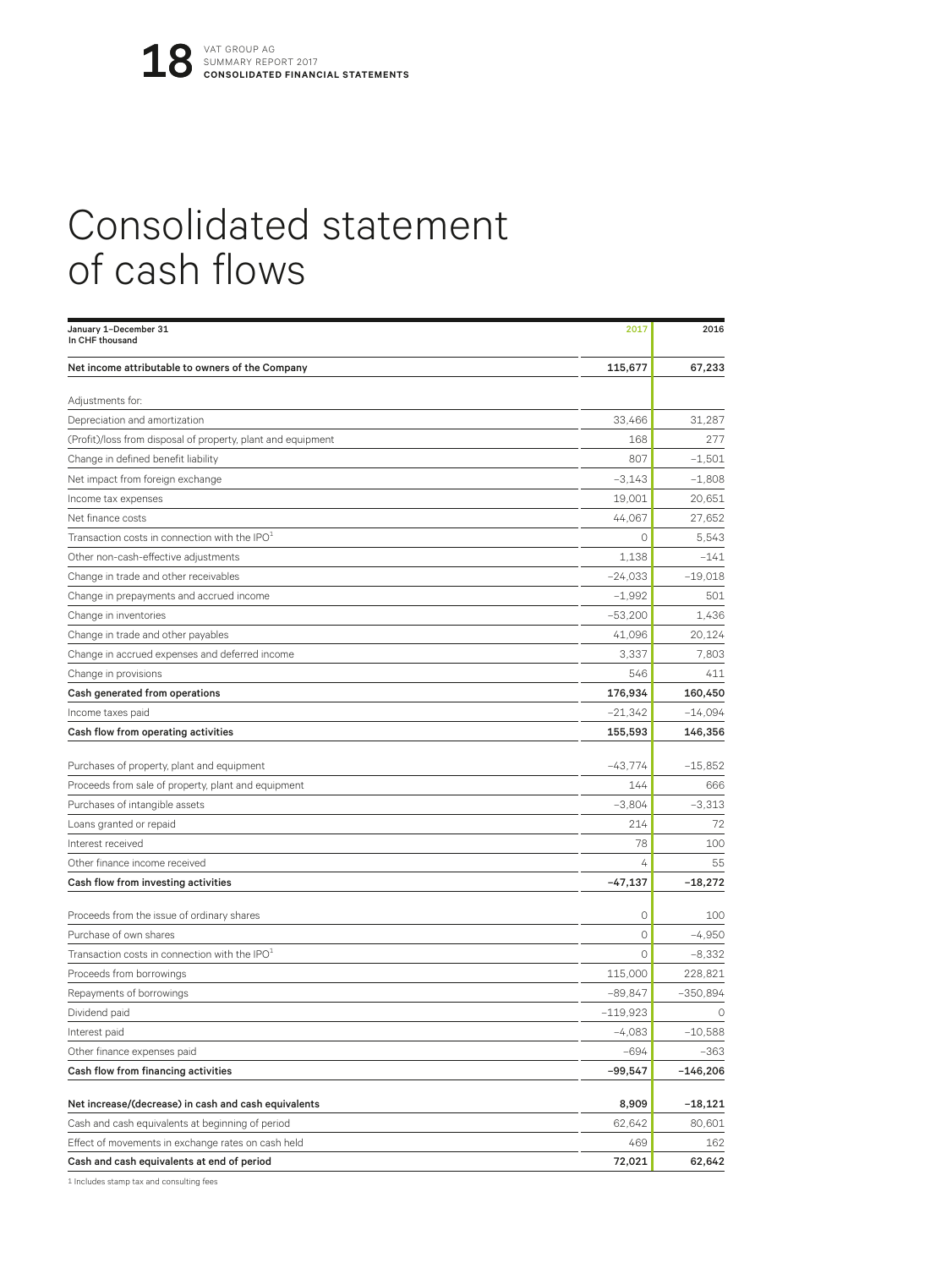## Statutory financial statements VAT Group AG for the financial year from January 1 to December 31, 2017

## Balance sheet

| As of December 31<br>In CHF thousand                               | 2017     | 2016     |
|--------------------------------------------------------------------|----------|----------|
| Assets                                                             |          |          |
| Cash and cash equivalents                                          | 212      | 429      |
| Other receivables                                                  | 4,443    | 2.326    |
| Prepayments and accrued income                                     | 541      | 524      |
| <b>Current assets</b>                                              | 5,196    | 3,279    |
| Financial assets                                                   | 1.274    | 1.737    |
| Loans granted to companies in which the entity holds an investment | 97,604   | 653,600  |
| Investments in subsidiaries                                        | 502,850  | 87,556   |
| Non-current assets                                                 | 601,728  | 742,893  |
| <b>Total assets</b>                                                | 606,924  | 746,172  |
| Liabilities                                                        |          |          |
| Short-term interest-bearing liabilities due to third parties       | 55,764   | 36,968   |
| Other payables                                                     | 54       | 161      |
| Short-term provisions                                              | $\circ$  | 1,018    |
| Accrued expenses and deferred income                               | 1,970    | 553      |
| <b>Current liabilities</b>                                         | 57,788   | 38,700   |
| Long-term interest-bearing liabilities                             | 175,408  | 219,298  |
| Non-current liabilities                                            | 175,408  | 219,298  |
| <b>Total liabilities</b>                                           | 233,196  | 257,998  |
| Equity                                                             |          |          |
| Share capital                                                      | 3,000    | 3,000    |
| Legal capital reserves:                                            |          |          |
| - Reserves from capital contributions                              | 375,186  | 495,109  |
| - Other capital reserves                                           | 3,682    | 3.682    |
| Accumulated losses:                                                |          |          |
| - Loss brought forward                                             | $-8,665$ | $\circ$  |
| - Gain/loss for the period                                         | 1,314    | $-8,665$ |
| Treasury shares                                                    | $-790$   | $-4,950$ |
| Total equity attributable to owners of the Company                 | 373,727  | 488,175  |
| <b>Total liabilities and equity</b>                                | 606,924  | 746,172  |
|                                                                    |          |          |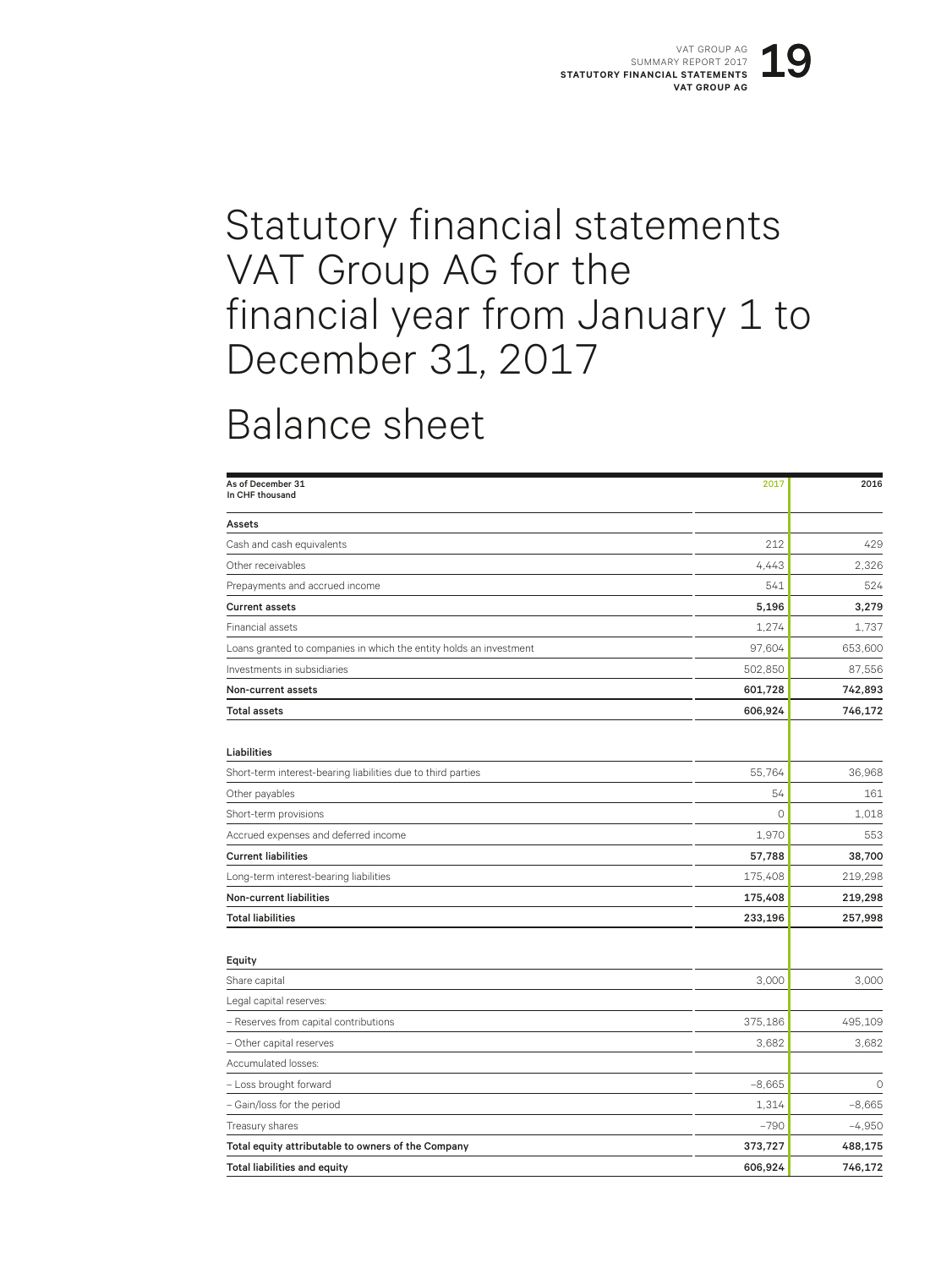

## Income statement

| In CHF thousand                                       | 01.01. - 31.12.2017 | 25.02. - 31.12.2016 |
|-------------------------------------------------------|---------------------|---------------------|
|                                                       |                     |                     |
| Interest income                                       | 4,897               | 2,221               |
| Other financial income                                | 6,957               | $\Omega$            |
| <b>Total income</b>                                   | 11,854              | 2,221               |
| Interest expenses                                     | $-5,163$            | $-1,389$            |
| Other financial expenses                              | $-2,519$            | $-1,020$            |
| Personnel expenses                                    | $-780$              | $-444$              |
| Other operating expenses                              | $-2,077$            | $-1.746$            |
| Extraordinary, non-recurring or prior period expenses |                     | $-6.287$            |
| <b>Total expenses</b>                                 | $-10,540$           | $-10,886$           |
| Gain/loss for the period                              | 1,314               | $-8,665$            |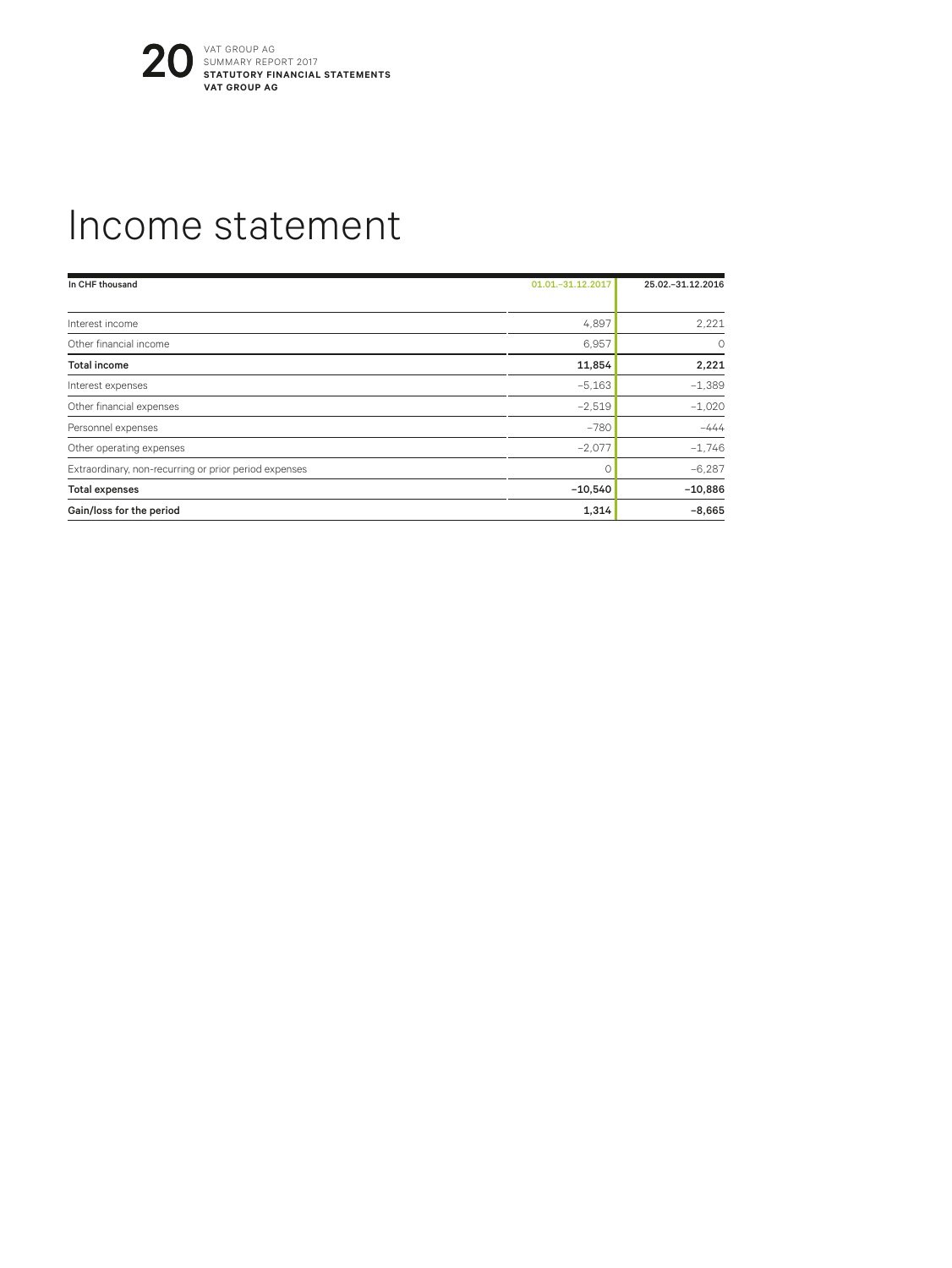#### **Proposed appropriation of available earnings**

Proposal for the appropriation of available earnings by the Board of Directors to the General Meeting:

#### **Appropriation of available earnings as proposed by the Board of Directors**

| In CHF thousand                 | 2017     |
|---------------------------------|----------|
| Balance brought forward         | $-8.665$ |
| Gain for the period             | 1.314    |
| <b>Total accumulated losses</b> | $-7,351$ |

The Board of Directors proposes to the General Meeting to carry forward accumulated losses of CHF -7.4 million.

#### **Appropriation of reserves from capital contributions**

| In CHF thousand                                             | 2017       |
|-------------------------------------------------------------|------------|
| Reserves from capital contributions as of 31.12.2017        | 375.186    |
| Dividend payment out of reserves from capital contributions | $-120.000$ |
| Reserves from capital contributions carried forward         | 255.186    |

The Board of Directors proposes to the General Meeting to pay a dividend of CHF 120 million from the reserves from capital contributions.

The number of shares with dividend rights will change if the number of own shares held by VAT Group AG changes. The Board of Directors may therefore adapt the total amount of the proposed dividend to the number of shares with dividend rights at the General Meeting.

## Financial calendar

Friday, March 8, 2019 **Full-year 2018** results

| Date                       | Event                  |  |
|----------------------------|------------------------|--|
| 2018                       |                        |  |
| Tuesday, April 17, 2018    | Q1 2018 trading update |  |
| Thursday, May 17, 2018     | Annual General Meeting |  |
| Thursday, May 24, 2018     | Dividend payment       |  |
| Friday, August 24, 2018    | Half-year results 2018 |  |
| Thursday, October 25, 2018 | Q3 2018 trading update |  |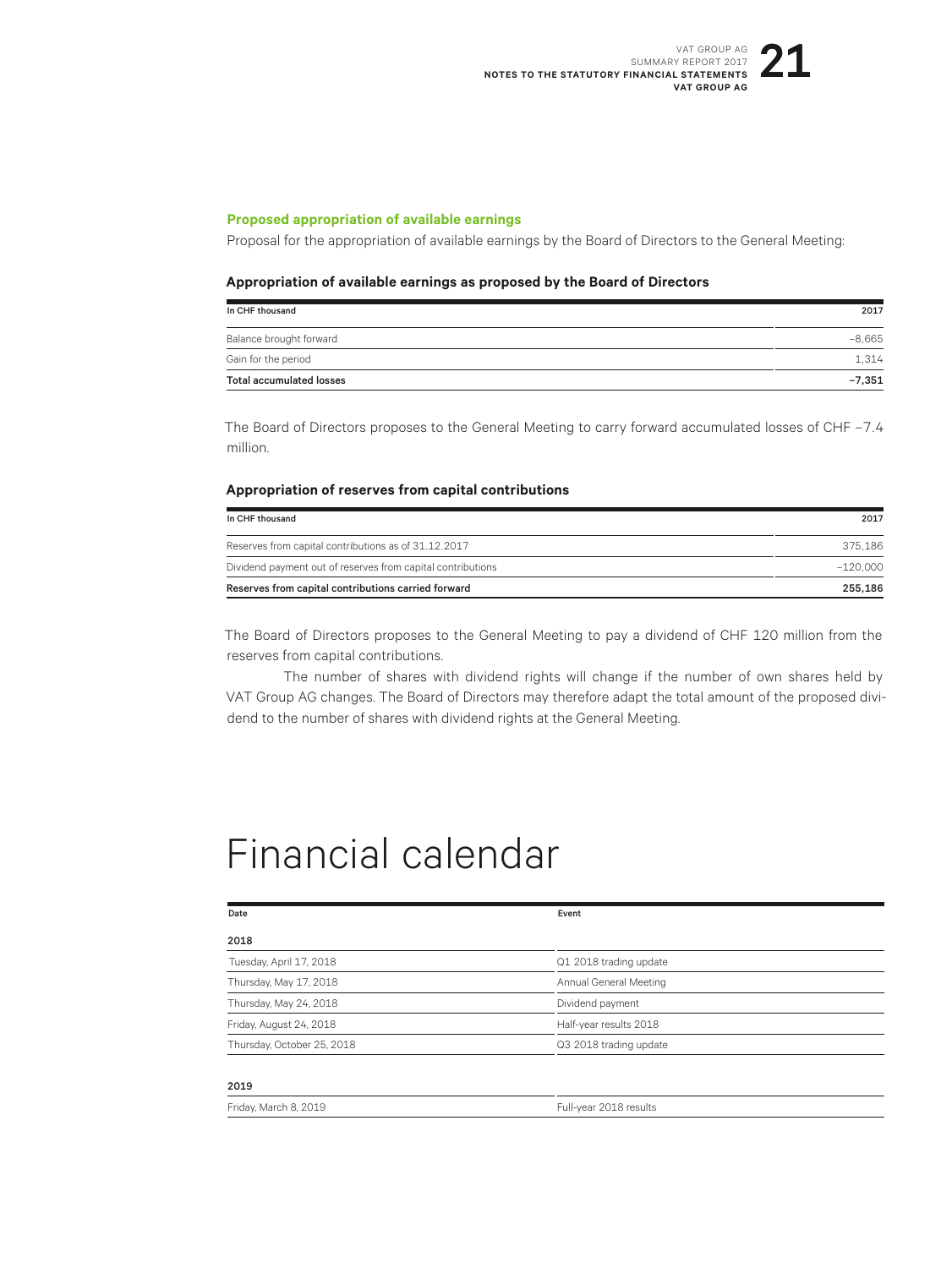# Contact

This condensed report is published in both German and English. The English print version of VAT Group AG's annual report is legally binding. VAT Group AG's consolidated financial statements are prepared in accordance with International Financial Reporting Standards (IFRS).

For Further information please contact: VAT Group AG Seelistrasse 1 9469 Haag T +41 81 771 61 61 www.vatvalve.com

Corporate Communications & Investor Relations Michel R. Gerber T +41 81 772 42 55 investors@vat.ch

#### **Forward-looking Statement**

Forward-looking statements contained herein are qualified in their entirety as there are certain factors that could cause results to differ materially from those anticipated. Any statements contained herein that are not statements of historical fact (including statements containing the words "believes," "plans," "anticipates," "expects," "estimates" and similar expressions) should be considered to be forward-looking statements. Forward-looking statements involve inherent known and unknown risks, uncertainties and contingencies because they relate to events and depend on circumstances that may or may not occur in the future and may cause the actual results, performance or achievements of the company to be materially different from those expressed or implied by such forward-looking statements. Many of these risks and uncertainties relate to factors that are beyond the company's ability to control or estimate precisely, such as future market conditions, currency fluctuations, the behavior of other market participants, the performance, security and reliability of the company's information technology systems, political, economic and regulatory changes in the countries in which the company operates or in economic or technological trends or conditions. As a result, investors are cautioned not to place undue reliance on such forward-looking statements.

Except as otherwise required by law, VAT disclaims any intention or obligation to update any forward-looking statements as a result of developments occurring after the date of this report.

Concept/Design/Realization Linkgroup AG, Zurich www.linkgroup.ch

Publishing plattform: PublishingSuite® Linkgroup AG, Zurich www.linkgroup.ch

This condensed report is printed on FSC-certified paper.



climate neutral owered by ClimatePartner<sup>o</sup> Print | ID 11665-1802-1006